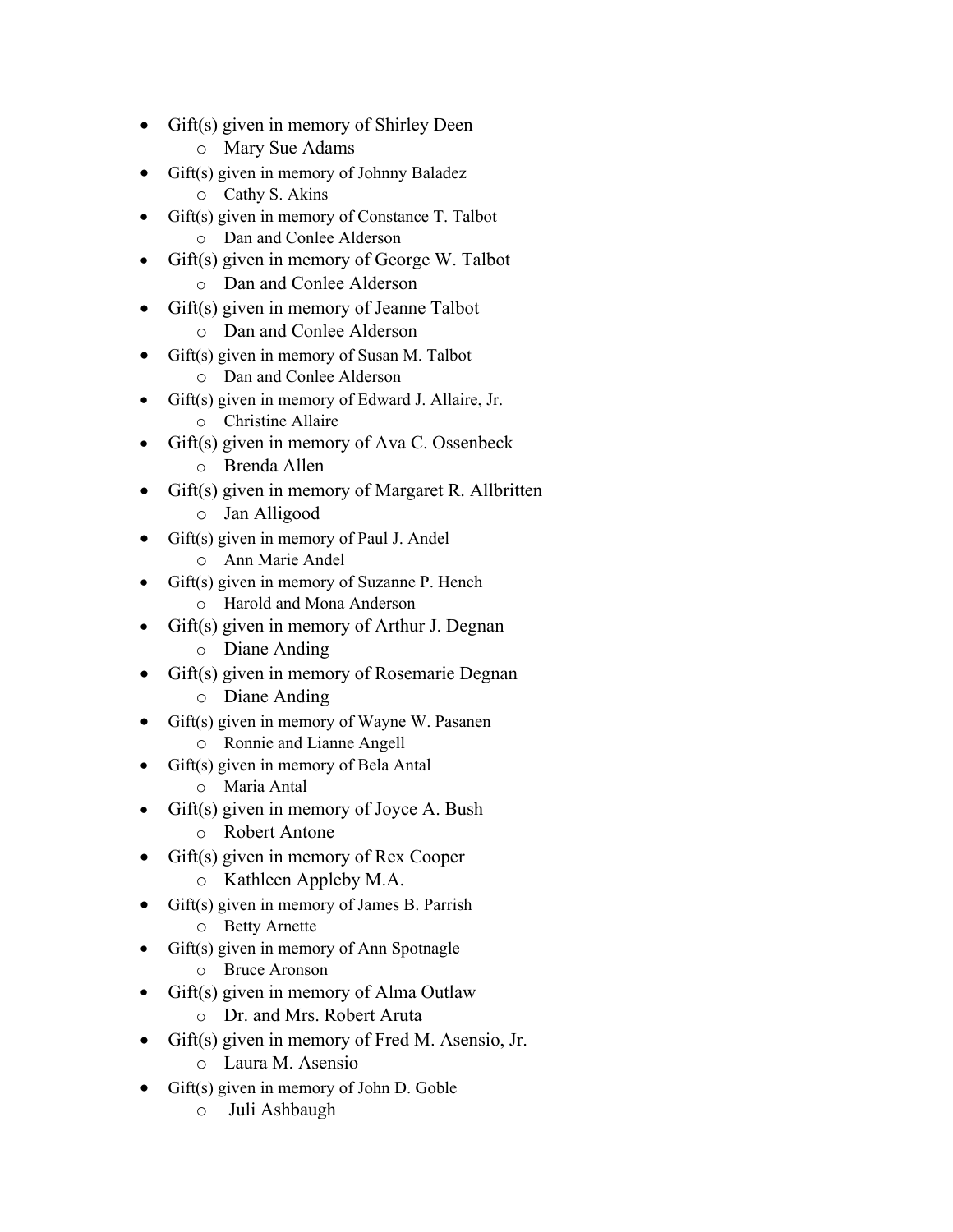- Gift(s) given in memory of William Vavra
	- o Elwood Aust
- Gift(s) given in memory of N. Darlene Austin
	- o Chris Austin
- Gift(s) given in memory of Heather F. Austin
	- o David Austin
- Gift(s) given in memory of Raleigh Austin
	- o Jessie Austin
- Gift(s) given in memory of Julio Avael o RaiEtte Avael
- Gift(s) given in memory of Harmon M. Williams
	- o RaiEtte Avael
- $Giff(s)$  given in memory of Linda A. Avery
	- o Paul Avery
- Gift(s) given in memory of Larry O. Bagnall
	- o Shirley Bagnall
- Gift(s) given in memory of Jean A. Lee o Tamela Bailey
- Gift(s) given in memory of David Levy
	- o Tamela Bailey
- Gift(s) given in memory of Vera M. Pritchett
	- o Carol Baker
- Gift(s) given in memory of Denise J. Sexton
	- o Shelby Baptisa
- Gift(s) given in memory of Pearl S. Barber
	- o Milton Barber
	- Gift(s) given in memory of Lewis L. Lange o Laura Barclay
- Gift(s) given in memory of Thomas J. Barker
	- o Judy Barker
- Gift(s) given in memory of Katie C. Richardson
	- o Martha Barnes
- Gift(s) given in memory of Robert E. Barrett
	- o Mary Palmour Barrett
- Gift(s) given in memory of Charles C. Bartley o Gracemarie A. Bartley
- $Giff(s)$  given in memory of Bruce E. Brooks
	- o Pamela Barton
- Gift(s) given in memory of Elaine H. Brooks
	- o Pamela Barton
- Gift(s) given in memory of Susan Marie Davis
	- o Robert Battaglia
- Gift(s) given in memory of Mary Ann Borstad
	- o Gentry Baumline Robinson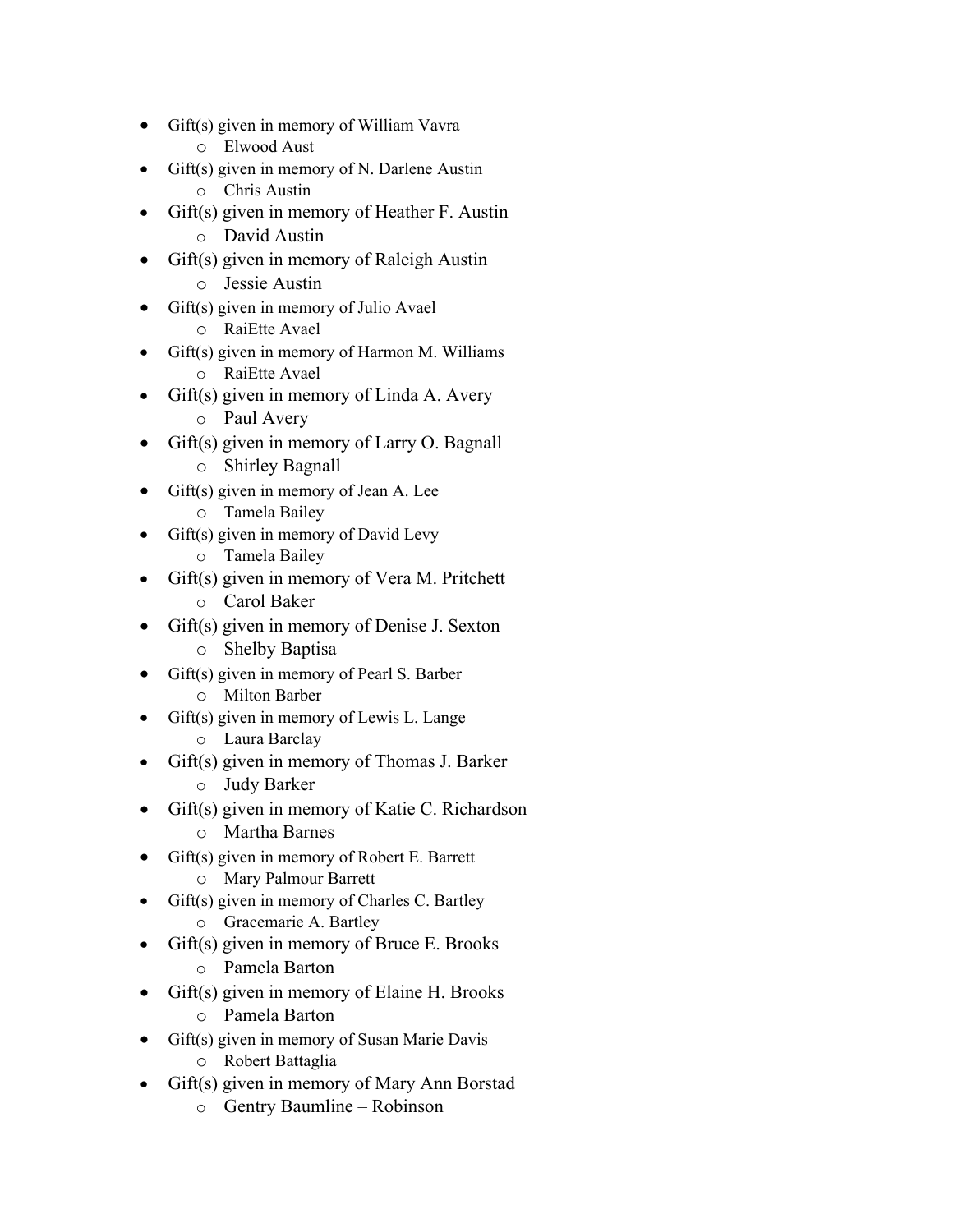- Gift(s) given in memory of Alma Outlaw
	- o Pat Beacham
- Gift(s) given in memory of Jim Parrish
	- o Robert and Jean Beasley
- Gift(s) given in memory of Diana B. Beatty
	- o Owen and Allyson Beatty
- Gift(s) given in memory of Alice M. Beaver
	- o Teresa Beaver
- Gift(s) given in memory of Ronald I. Bradshaw o Edward Beck
- Gift(s) given in memory of Beverly A. Schmidlapp o Tom Becker and Tina Wellman
- Gift(s) given in memory of William J. Streicher
	- o Nelson Bedenbaugh
- Gift(s) given in memory of John H. Beggs
	- o Mildred Beggs
- Gift(s) given in memory of Lawrence T. Bellucci o Tom and Kathie Bellucci
- Gift(s) given in memory of Timmy Rogers
	- o Kim Benefield
- Gift(s) given in memory of Diann Roberts
	- o Clair and Patti Benson
- Gift(s) given in memory of Nathaniel Bethea o Isaac and Glorida Bethea
- Gift(s) given in memory of Alma Outlaw
	- o Debbie T. Bigham
- Gift(s) given in memory of Carl E. Binder
	- o Carol A. Binder
- Gift(s) given in memory of Margaret S. Bird o Dot Bird
- $Giff(s)$  given in memory of Ann B. Tuten
	- o Dot Bird
- Gift(s) given in memory of Margaret S. Bird
	- o Jared C. Bird
- Gift(s) given in memory of Gregory T. Bishop
	- o Kimberly Bishop
- Gift(s) given in memory of Garland E. Blackmon o Shirley W. Blackmon
- Gift(s) given in memory of Paul E. Blake
	- o Marion Blake
- Gift(s) given in memory of Alphonso Blandino
	- o Gary T. Blandino
- Gift(s) given in memory of Ruth Blandino
	- o Gary T. Blandino
- Gift(s) given in memory of Martin Prisock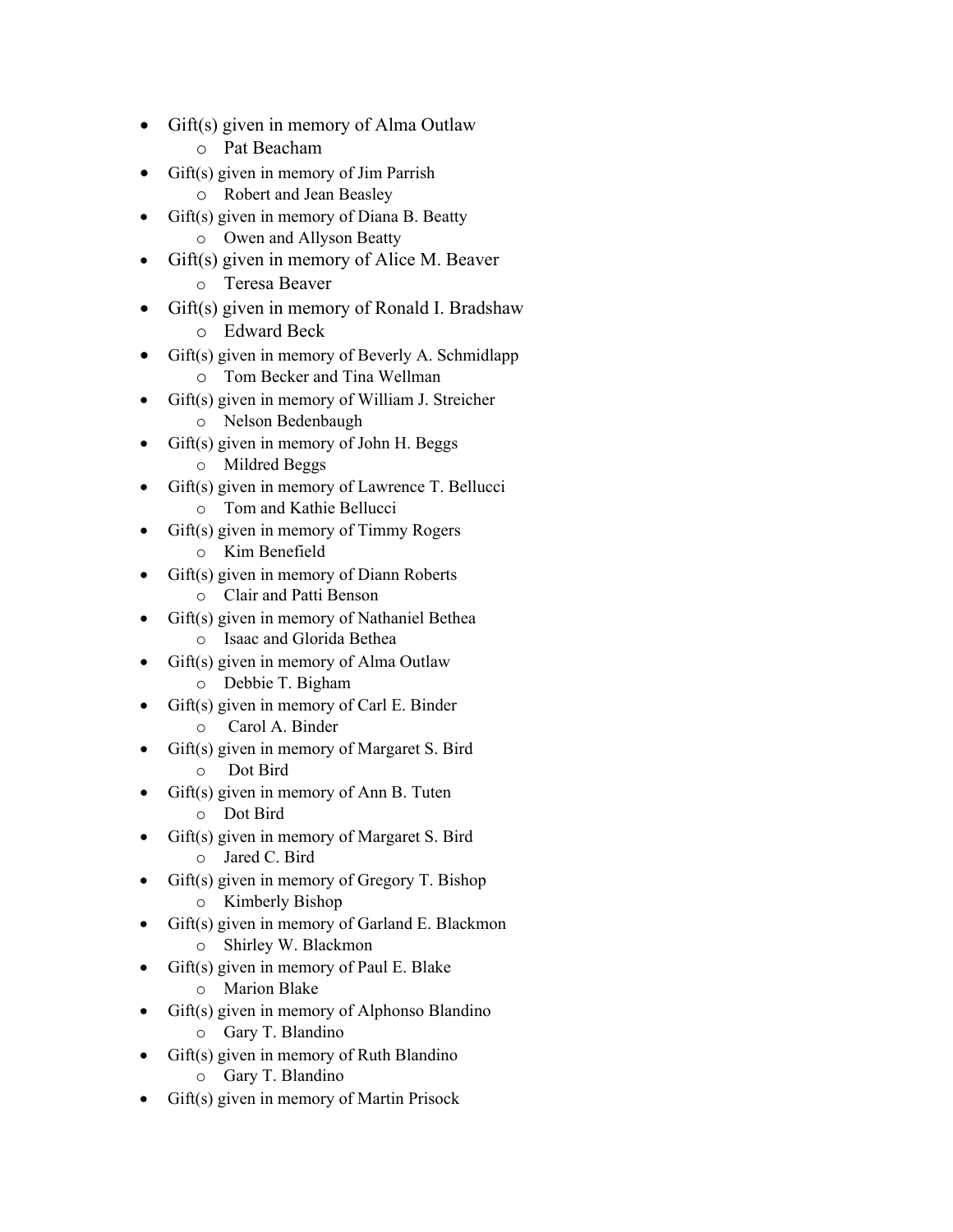- o Willis and Anna Bodine
- Gift(s) given in memory of Michael Nichols
	- o John Bosley
- Gift(s) given in memory of Linda W. Stallings
	- o Phoebe H. Bowers
- Gift(s) given in memory of Joyce B. Glicksberg o Kristine Bowman
- Gift(s) given in memory of David Goolsby, Sr
	- o Shari and Michael Boyette
- Gift(s) given in memory of Marie Scaff Goolsby, Sr
	- o Shari and Michael Boyette
- Gift(s) given in memory of Paula Bradley
	- o Dwight Bradley
- Gift(s) given in memory of William Fralick o Barbara Bramble & Family
- Gift(s) given in memory of John P. Brantley
	- o David and Debra Brantley
- Gift(s) given in memory of Michael D. Harden
	- o Mark Brantly and Judy Lew
- Gift(s) given in memory of Alice Wojcinski o David Brasseux
- Gift(s) given in memory of Carolyn K. Meyrick
	- o Denise D. Brazelle
- Gift(s) given in memory of JoAnn Thomas
	- o Denise D. Brazelle
- Gift(s) given in memory of Gill R. Boissoneault o Susie Breier and Steven Boissoneault
	- Gift(s) given in memory of George T. Breier
		- o Susie Breier and Steven Boissoneault
- Gift(s) given in memory of Ruth C. Breier
	- o Susie Breier and Steven Boissoneault
- Gift(s) given in memory of Robert E. Menzen
	- o Lisa Bremer
- Gift(s) given in memory of Robert J. Perryman
	- o Paul and Etsie Brock
- Gift(s) given in memory of Vera M. Pritchett
	- o Jeffery Brokaw
- Gift(s) given in memory of Artemisa Giro
	- o Charles Broughton
- Gift(s) given in memory of Millard C. Brown o Applean M. Brown
- Gift(s) given in memory of Millard Brown
	- o Applean M. Brown
- Gift(s) given in memory of Gina Frazee
	- o Applean M. Brown
- Gift(s) given in memory of Ruth S. Brown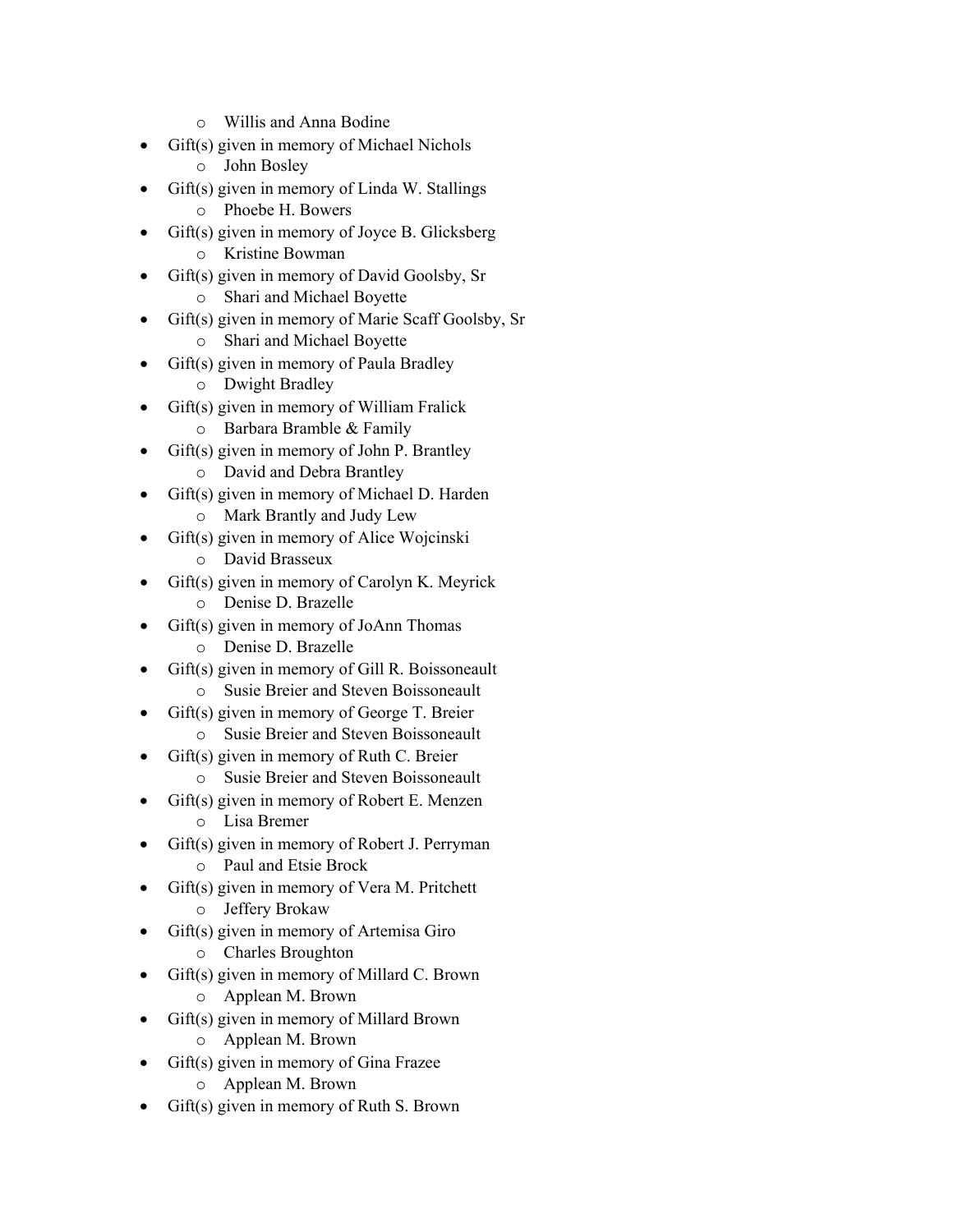- o William S. Brown
- Gift(s) given in memory of Susan Schaeffer
	- o Edna Broyles
- Gift(s) given in memory of Hildegard Byrant
	- o Raymond Byrant
- Gift(s) given in memory of James B. Parrish o Tom and Linda Buby
- Gift(s) given in memory of David R. Buchan
	- o Rena J. Buchan
- Gift(s) given in memory of Melvin Buck
	- o Russell E. Buck
- Gift(s) given in memory of Addis Currie
	- o William and Shirley Buck
	- Gift(s) given in memory of Reda M. Buckles o Leon Buckles
		-
- Gift(s) given in memory of Ronnie Burns
	- o Sanjuana Burns
- Gift(s) given in memory of Bruce Branche
	- o Irene Calhoun and Michael Calhoun
- Gift(s) given in memory of Cindy Dees, Linda Driver, Nell Land, Neta Mae Ward, Wayne Hudson & Gus Buchanan
	- o Irene Calhoun and Michael Calhoun
- Gift(s) given in memory of Gladys Dees
	- o Irene Calhoun and Michael Calhoun
- Gift(s) given in memory of Thetis Dees
	- o Irene Calhoun and Michael Calhoun
- Gift(s) given in memory of Logan Hurst
	- o Irene Calhoun and Michael Calhoun
- Gift(s) given in memory of Williams Jeanette
	- o Irene Calhoun and Michael Calhoun
- Gift(s) given in memory of Darwin R. Crull
	- o Sue Calhoun
- Gift(s) given in memory of Dorothy R. Mims o Jerry and Debbie Callens
- Gift(s) given in memory of Houston S. Mims
	- o Jerry and Debbie Callens
- Gift(s) given in memory of Charles W. Collins
	- o Dick and Theresa Calvitt
- Gift(s) given in memory of Barbara Campbell o Howard Campbell
- Gift(s) given in memory of Lean D. Hatch
	- o David and Shirley Campbell
- Gift(s) given in memory of James E. Cannon
	- o Marge Cannon
- Gift(s) given in memory of Charles W. Collins
	- o H.R. Capell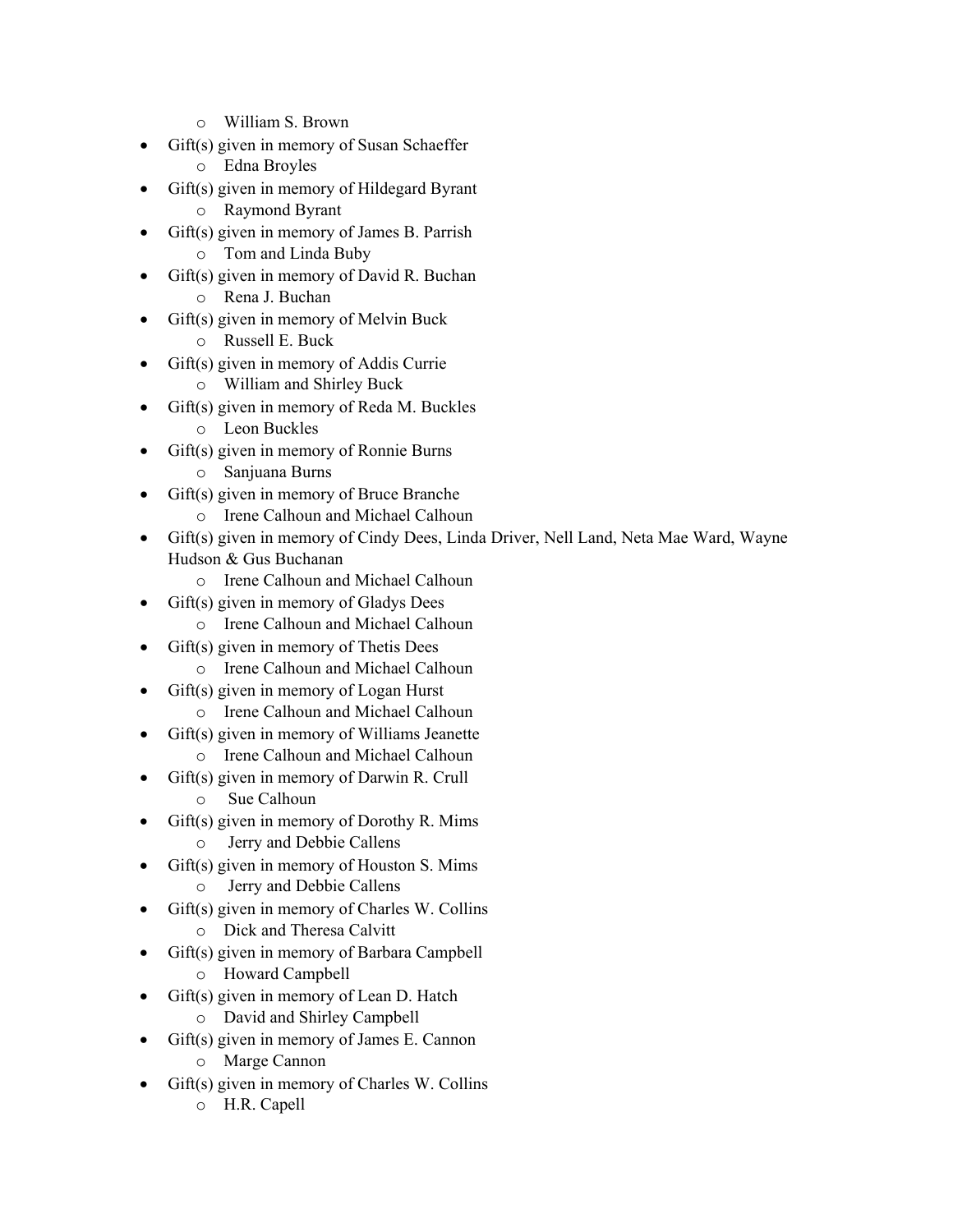- Gift(s) given in memory of Sylvia H. Brooks
	- o Bettye Carpenter
- Gift(s) given in memory of Robert R. Carter
	- o Carolyn Carter
- Gift(s) given in memory of Lynee W. Putman o Debra Carzoli
	- Gift(s) given in memory of Robert E. Menzen o Laurie Casaday
- Gift(s) given in memory of Betty Elliott
	- o Linda Collier Cason
- Gift(s) given in memory of Helen F. Sawyer
	- o Valerie Cason
- Gift(s) given in memory of Lori C. Wheeler o Rhonda Casper Nesselrode
- Gift(s) given in memory of Susan Schaeffer
	- o R. M Castanet
- Gift(s) given in memory of Jeanette R. Hoffon
	- o Marco and Bonnie Castillo
- Gift(s) given in memory of Virginia L. Cawley o Jack K. Cawley
- Gift(s) given in memory of Mildred C. Kinard o Jack K. Cawley
- Gift(s) given in memory of Craig P. Cellon
	- o D.M. and Mildred Cellon
- Gift(s) given in memory of Dorothy Whitaker
	- o Ralph and Jerry Cellon
- Gift(s) given in memory of Rita D. Cerrato o Richard Cerrato
- Gift(s) given in memory of Margaret R. Allbritten
	- o Mahala B. Chafin
- Gift(s) given in memory of Cyrilla I. Sroka
	- o Linda Chambless
- Gift(s) given in memory of Susan Schaeffer o Ramona M. Chance
- Gift(s) given in memory of Joel C. Chapman
	- o Patti Chapman
- Gift(s) given in memory of Rosa C. Cheshire
	- o R.W. Cheshire
- Gift(s) given in memory of Your Mother
	- o Katherine Childress
- Gift(s) given in memory of Michael Klingaman
	- o Lori Chmielewski
- Gift(s) given in memory of Marian Christie Tarrant
	- o Janet L. Christie
- Gift(s) given in memory of Mary Emma Ellinwood
	- o Pamela Chuang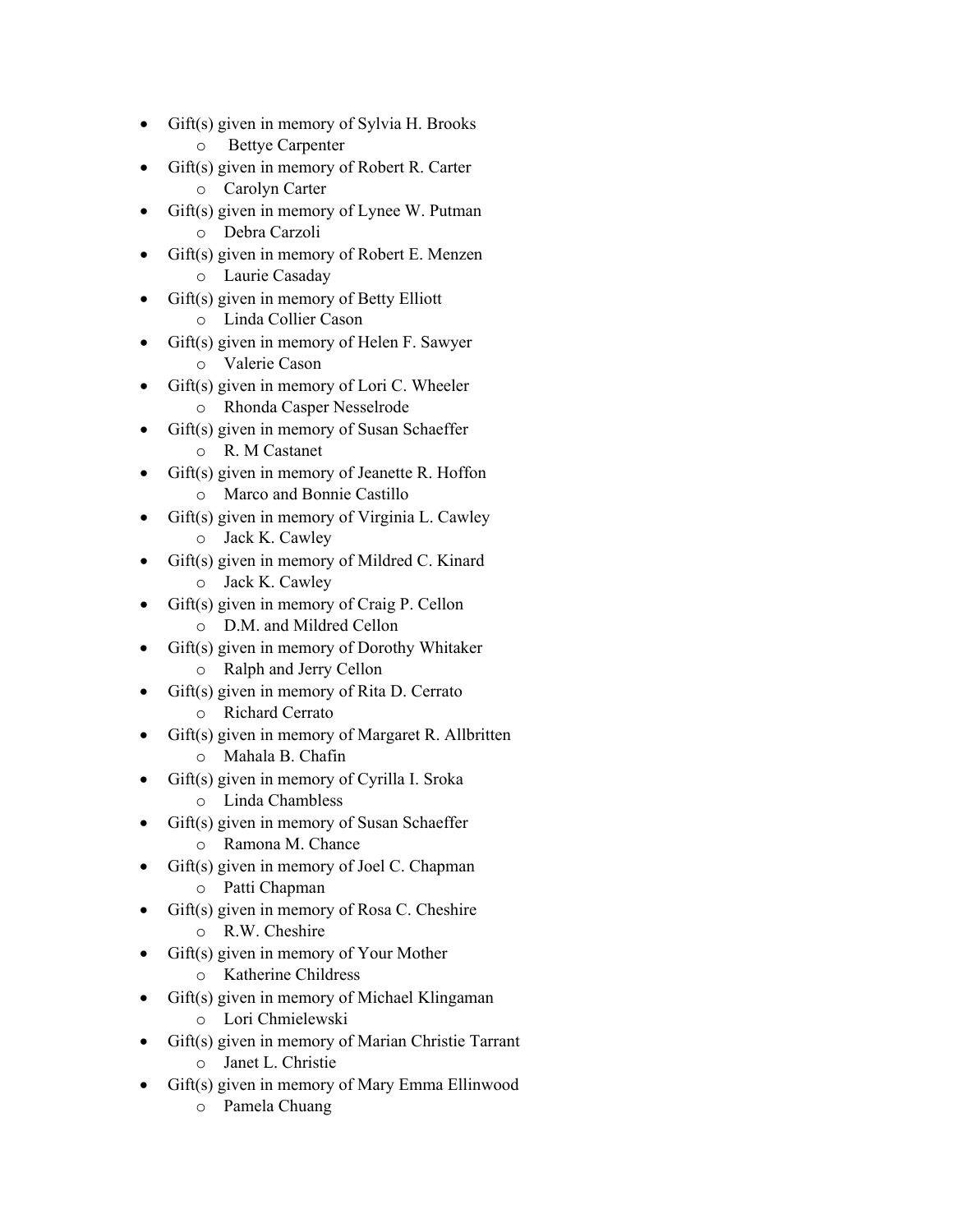- Gift(s) given in memory of Maria T. Clark
	- o Dr. Lawrence Clark, Sr.
- Gift(s) given in memory of Anne S. Clements
	- o Sam Clements
- Gift(s) given in memory of Susan Schaeffer o Michael and Linda Clifford
- Gift(s) given in memory of James Clugston
	- o Jay Clugston
	- o Marilyn Clugston
- Gift(s) given in memory of Patricia Cobb
	- o Douglas Cobb
- Gift(s) given in memory of Charles W. Collins
	- o Dick and Karyl Cochran
	- Gift(s) given in memory of James B. Parrish
		- o Leonard Cohen
- Gift(s) given in memory of Catherine G. Martinez
	- o Arlene Col
- Gift(s) given in memory of Ann Polhemus
	- o Jan and Dion Cole
- Gift(s) given in memory of Mary Weinstein o Mark and Pat Cole
- Gift(s) given in memory of Gene I. Cole
	- o Yvonne Cole & Family
- Gift(s) given in memory of Ronald R. Coleman
	- o Carole D. Coleman
- Gift(s) given in memory of Patricia Collins
	- o Mike W. Collins
- $\text{Gift}(s)$  given in memory of Ruby R. Chavous
	- o Frank and Mary Kate Colson
- Gift(s) given in memory of Ruby Colson
	- o Kelli Colson
- $Giff(s)$  given in memory of David Ellis
	- o Bill and Dorothy Colvin
- Gift(s) given in memory of Rosa M. Cook
	- o The Jesse Cook Family
- Gift(s) given in memory of The Cook's & The Butterfields
	- o Jessie Cook
- Gift(s) given in memory of Ramon F. Cooper
	- o Marilyn Cooper
- Gift(s) given in memory of Patricia F. Cooper
	- o Maurice Cooper & Family
- Gift(s) given in memory of Jean M. Isaac
	- o Theresa Coram
- Gift(s) given in memory of Elizabeth Cox
	- o Earl Cox
- Gift(s) given in memory of Joe Cox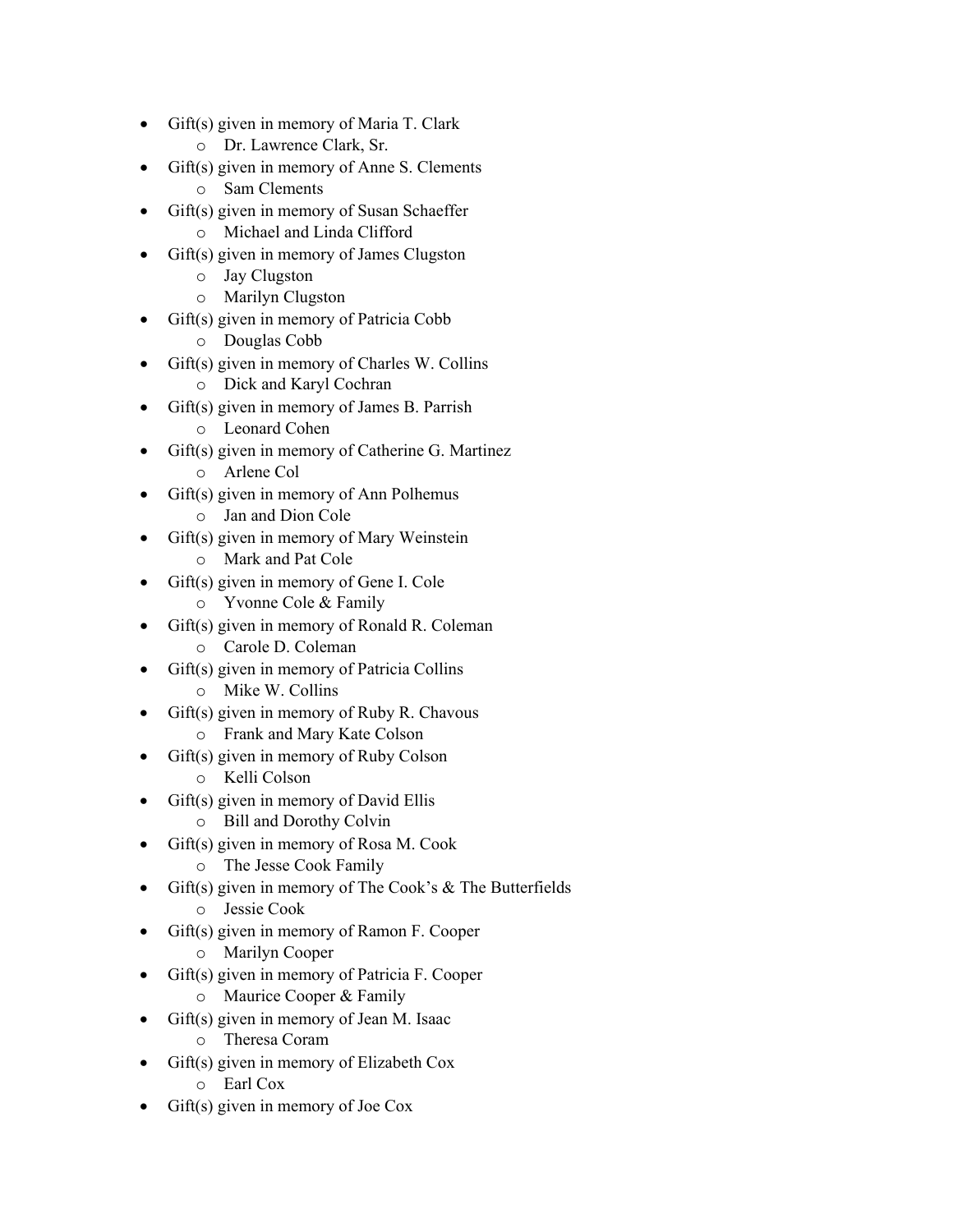- o Earl Cox
- Gift(s) given in memory of Mona Effler
	- o Diann Craig
- Gift(s) given in memory of Marilyn B. Alexander
	- o Earlene C. Crews
- Gift(s) given in memory of Joseph A. Birk o Henry and Judy Crews
- Gift(s) given in memory of Katharine H. Bowers
	- o Susan Bowers Crist
- Gift(s) given in memory of Alice Nippes
	- o Lori and Chad Critcher
- Gift(s) given in memory of Karol J. Conway
	- o JoAnna Cron
	- Gift(s) given in memory of Nathaniel C. Hughs
		- o Mary L. Crooker
- Gift(s) given in memory of Walter L. Crosby
	- o Alice Crosby
- Gift(s) given in memory of Lacy O. Crosby
	- o Sandra Crosby
- Gift(s) given in memory of William (Bill) L. Crouse o William W. Crouse
- Gift(s) given in memory of James R. Crowe
	- o Mary D. Crowe
- Gift(s) given in memory of Vernon Daniel
	- o Alma R. Daniel
- Gift(s) given in memory of Elsa T. Walker
	- o Doris Darden
- Gift(s) given in memory of Susan Schaeffer
	- o Alfonso Dato
- Gift(s) given in memory of Claudia C. Davis
	- o Brian K. Davis
- Gift(s) given in memory of Mae L. Nelson Carter
	- o Cynthia Davis
- Gift(s) given in memory of Sheila V. Wunsh
	- o Geoff and Sue Davis
- Gift(s) given in memory of Teresa K. Godwin
	- o Leslie Davis
- Gift(s) given in memory of Susan Schaeffer
	- o Lynn Davis
- Gift(s) given in memory of Mary E. Andrews o Nicolle Davis
- Gift(s) given in memory of Mary Ann DeCarlis
	- o Pat W. DeCarlis
- Gift(s) given in memory of Katie C. Richardson
	- o Clara Del Rio
- Gift(s) given in memory of Ronald L. Gagne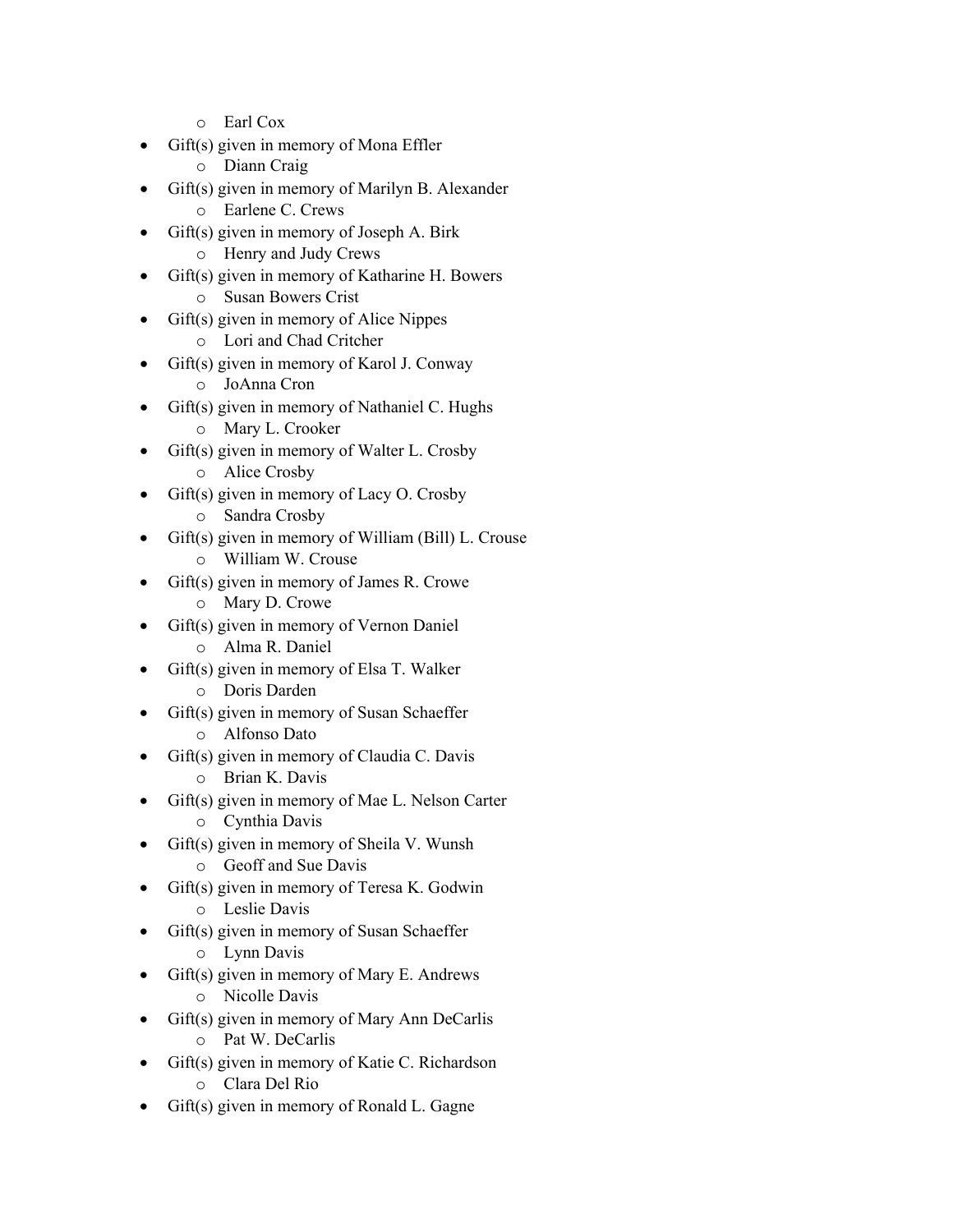- o Deborah A. DeNike
- Gift(s) given in memory of Raymond L. Denton
	- o Joanne Denton
- Gift(s) given in memory of Ana G. deRojas
	- o Robert deRojas
- Gift(s) given in memory of Dalia Serrano o Robert deRojas
- Gift(s) given in memory of Mary E. Andrews
	- o Diane D'Errico
- Gift(s) given in memory of Guy H. Winkleman
	- o Karen Deyarmond
- Gift(s) given in memory of Miguel J. Diaz
	- o Maria T. Diaz
	- Gift(s) given in memory of Katie C. Richardson o Bob and Candi Dickey
- Gift(s) given in memory of Michelle Dicks
	- o J.L. and Pat Dicks
- Gift(s) given in memory of Willodene P. Mathews
	- o Gail Dockery
- Gift(s) given in memory of Katie C. Richardson
	- o Denise Dodson
- Gift(s) given in memory of Susan Dodson
	- o Robert Dodson
- Gift(s) given in memory of Susan Schaeffer
	- o Gilmore Dominguez
	- o Bruno Dunn
	- o Cynthia and Steven Duncanson
- Gift(s) given in memory of Jim K. Donaldson
	- o Doris J. Donaldson
- Gift(s) given in memory of William Fralick
	- o Cleora and Dave Doner
- Gift(s) given in memory of Margaret R. Allbritten
	- o David Doner
- Gift(s) given in memory of Nancy L. Donovan
	- o Edward F. Donovan and Timothy E. Donovan
- Gift(s) given in memory of Charles M. Dorrel, Jr.
	- o Charles Dorrel, III
- Gift(s) given in memory of Tom E. Albritton
	- o Eric Douglas
	- Gift(s) given in memory of Sheila V. Wunsh
		- o Vicky Dubinsky
- Gift(s) given in memory of Susan MacLean
	- o Daniel and Lisa Duncanson
- Gift(s) given in memory of Becky Kent
	- o Tim and Teresa Dunnigan
- Gift(s) given in memory of Mary A. Orr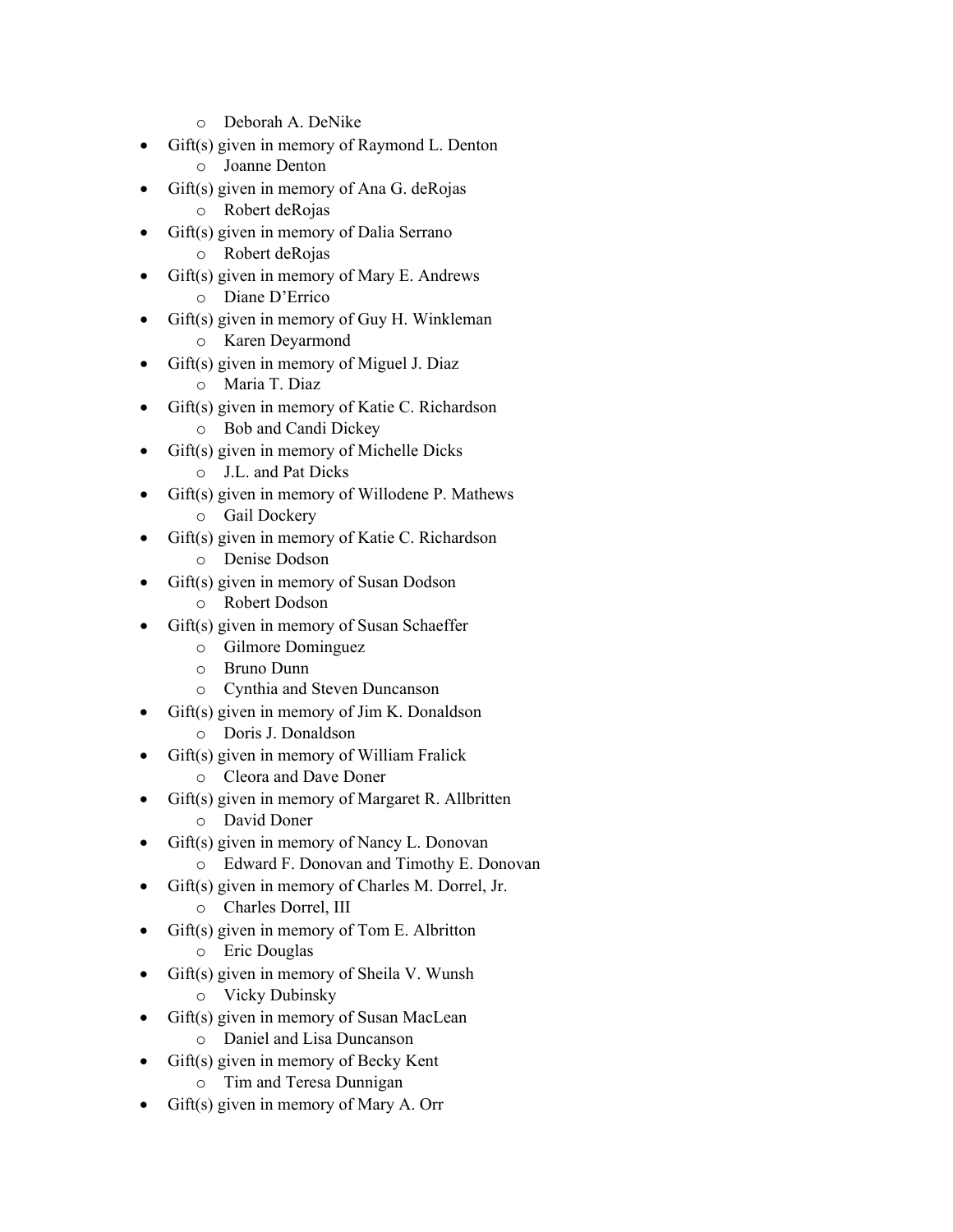- o Tim and Teresa Dunnigan
- Gift(s) given in memory of Phyllis R. Casas
	- o Deborah Dupree
- Gift(s) given in memory of Charles W. Collins
	- o Patricia and Sandra
- Gift(s) given in memory of Thomas E. Durham o Sandra Durham
- Gift(s) given in memory of Francis Coogan, Jr.
	- o Susan Dwyer
- Gift(s) given in memory of Mary Emma Elllinwood
	- o Renny and Debbie Eadie
- Gift(s) given in memory of Theda M. Eadie
	- o Robert and Linda Eadie
	- Gift(s) given in memory of Anthony Ecker
		- o Robin Ecker
- Gift(s) given in memory of Jeffrey Bernard Edwards
	- o Beverly Edwards
- Gift(s) given in memory of Irene J. Wilson
	- o Rachel W. Edwards
- Gift(s) given in memory of John H. Russ o Frank Eisenschenk
- Gift(s) given in memory of Michael Nichols
	- o Ron and Cheryl Elff
- Gift(s) given in memory of Henri Claude Elie
	- o Marie-Carmelle Elie and Newton Turenne
- Gift(s) given in memory of Mary Emma Ellinwood
	- o Nancy Ellinwood
- Gift(s) given in memory of Joseph H. Elliott
	- o Norma O. Elliott
- Gift(s) given in memory of Jimmy R. Epps
	- o Jimmy R. and Martha L. Epps
- $Giff(s)$  given in memory of Lois W. Long
	- o Jimmy R. and Martha L. Epps
- Gift(s) given in memory of Dale Hatfield
	- o Wanda M. Erwin
- Gift(s) given in memory of Antonio E. Martinez
	- o Carmen Escudero-Martinez
- Gift(s) given in memory of Roger Cox
	- o Birte Evans
- Gift(s) given in memory of Charlotte G. Blount o Kim Everett
- Gift(s) given in memory of Paul H. Everett
	- o Rita C. Everett
- Gift(s) given in memory of Barbara L. Zumwalt
	- o Paul and Chris Falkenstein
- Gift(s) given in memory of Joel C. Chapman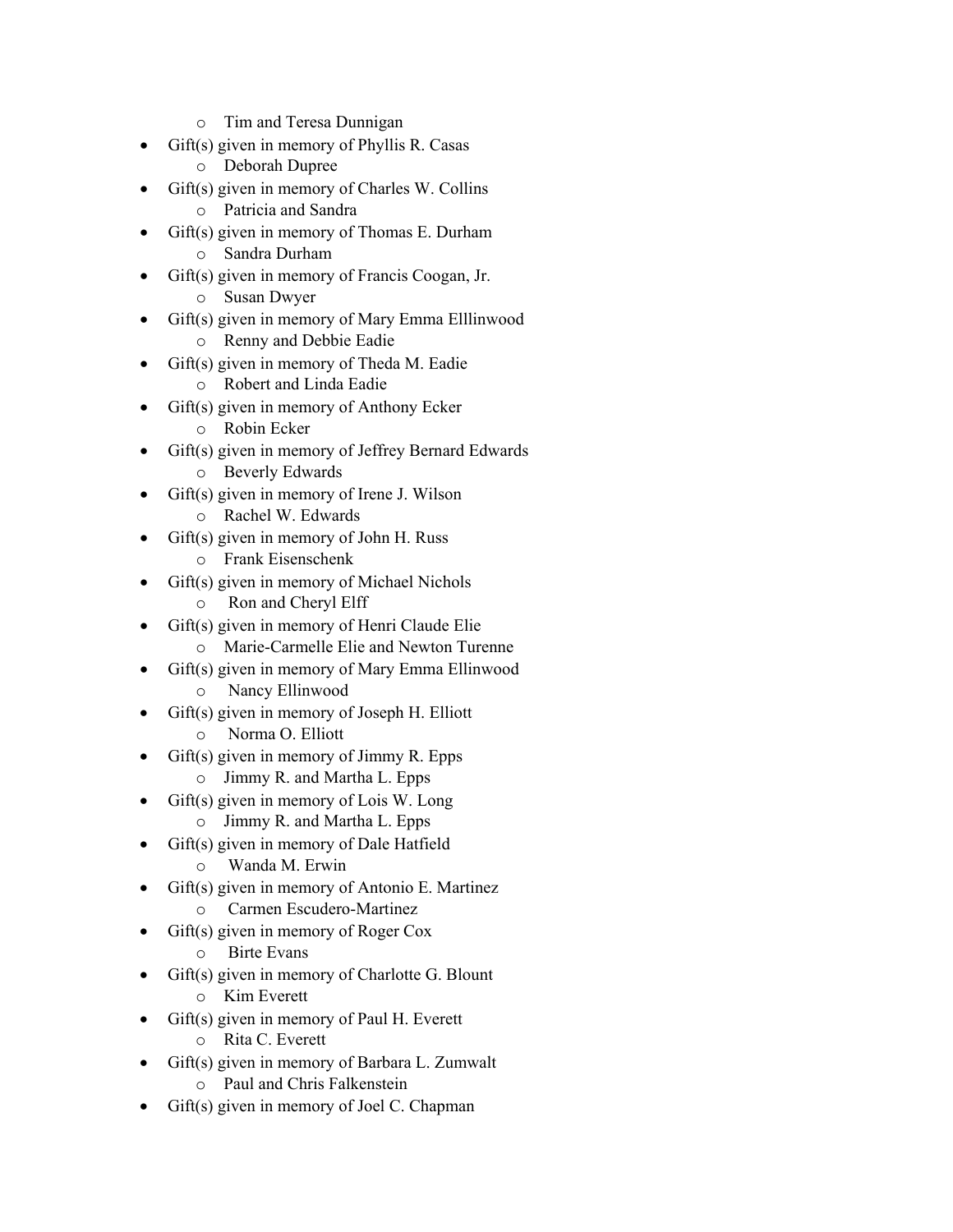- o David Faraldo
- Gift(s) given in memory of Mary E. Andrews
	- o Cecy Fazio
- Gift(s) given in memory of Dianne M. Felts
	- o Thomas E. Felts
- Gift(s) given in memory of Susan Schaeffer o Delores Fendley
- Gift(s) given in memory of John H. Fenton
	- o Hedy S. Fenton
- Gift(s) given in memory of Eddie Hyslop
	- o Tanya and Vernon Ferris
- Gift(s) given in memory of Alberta L. Frank
	- o Scott and Carole Fisher
- Gift(s) given in memory of Michael Brown
	- o Bernie Fitzgerald
- Gift(s) given in memory of Joseph E. Flanagan, Jr.
	- o Bernadette Flanagan
- Gift(s) given in memory of Katie C. Richardson
	- o Frida Fleenor
- Gift(s) given in memory of Neera Malik
	- o Shannon Fleshner
- Gift(s) given in memory of James A. Forester
	- o Catherine F. Foerster
- Gift(s) given in memory of Joseph A. Birk
	- o Robert and Michelle Foster
- Gift(s) given in memory of Brian Foust
	- o Amy Foust-Winfrey
- Gift(s) given in memory of William A. Franklin
	- o Cindy Franklin
- Gift(s) given in memory of Theron H. Smith
	- o Cindy Franklin
- Gift(s) given in memory of Herbert D. Frazier, Jr.
	- o Jane Frazier
- Gift(s) given in memory of Michelle Freeborn-Miller
	- o Mike and Elaine Freeborn
- Gift(s) given in memory of James V. Freeman, Jr., MD
	- o Patsy Freeman
- Gift(s) given in memory of Richard F. Fries
	- o Rosemarie Fries
- Gift(s) given in memory of Colleen C. Overby
	- o Bob and Anne Funkhouser
- Gift(s) given in memory of Mary L. Thibodeau
	- o Bob and Anne Funkhouser
- Gift(s) given in memory of Libby Furlow
	- o Leonard T. Furlow, Jr.
- Gift(s) given in memory of Ronald Gainer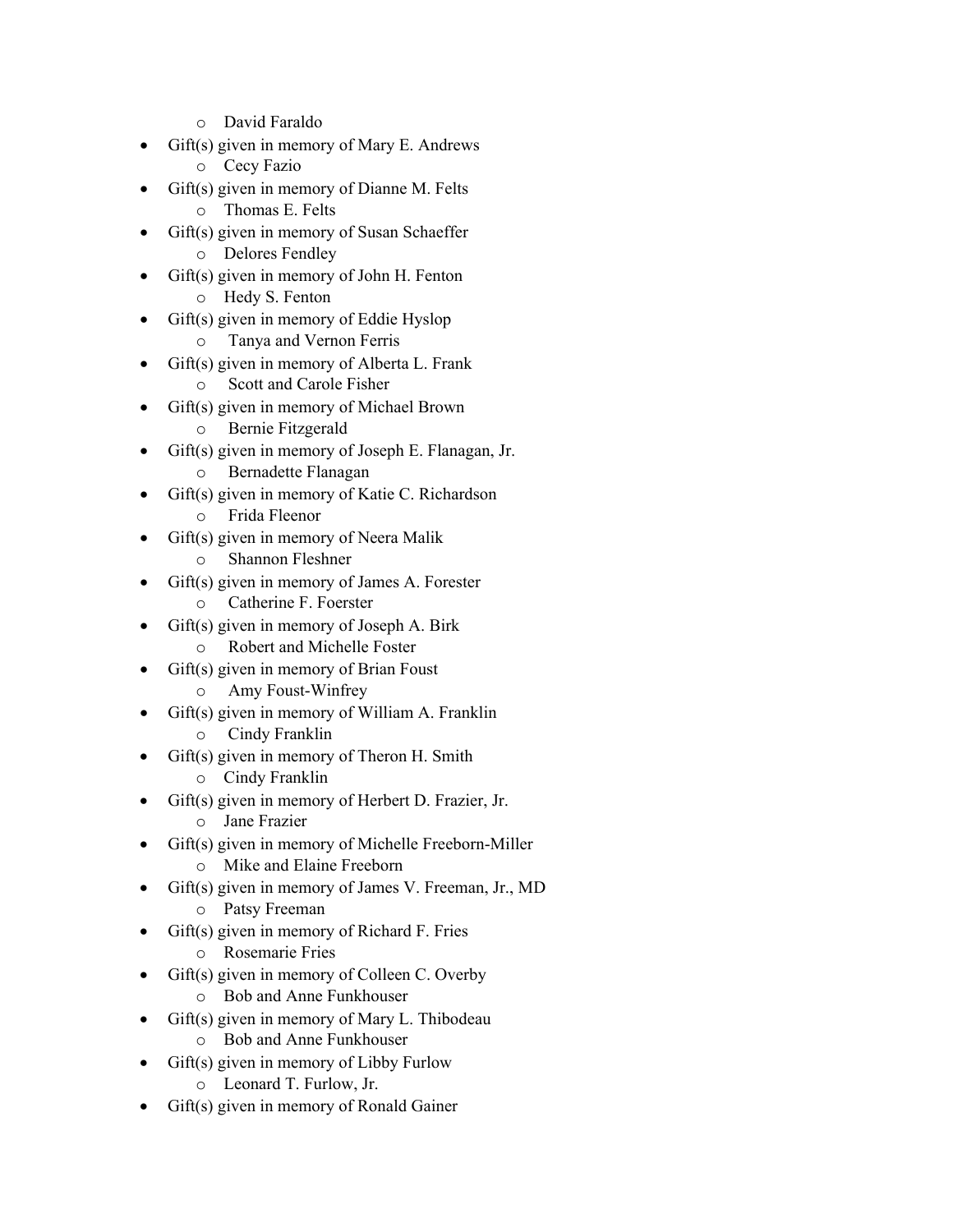- o Patricia S. Gainer
- Gift(s) given in memory of Frances Gainley
	- o Rodger and Lou Gainey
- Gift(s) given in memory of Ronnie Smith
	- o Patsy Galyon
- Gift(s) given in memory of My Bauji
	- o Dr. Rekha Garg
- Gift(s) given in memory of Your Mom and Papa
	- o Dr. Rekha Garg
- Gift(s) given in memory of Susan Schaeffer
	- o Lewis and Julie Garrish
- Gift(s) given in memory of Harry L. Gaver
	- o Frances W. Gaver
	- Gift(s) given in memory of Ruth S. Gay-Crosier o Raymond Gay-Crosier
- Gift(s) given in memory of Helen B. Sweeney
	- o Lisa Gearen
- Gift(s) given in memory of Ray E. Gambill
	- o Charlene Gentile
- Gift(s) given in memory of Susan Schaeffer o Elliot Gerstenhaber
- Gift(s) given in memory of Thelma T. Hilliard
	- o Charmaine Gibson
- Gift(s) given in memory of Edith M. Taylor
	- o Charmaine Gibson
- Gift(s) given in memory of Clarence R. Gibson, Sr.
	- o Joyce W. Gibson
- Gift(s) given in memory of Frank DeNuzzo, Jr.
	- o Michelle Gifford
- Gift(s) given in memory of Patricia A. Gilboe
	- o Bob and Julie Gilboe
- Gift(s) given in memory of Louise Davis
	- o Michelle Gillespie
- Gift(s) given in memory of William A. Glover
	- o Helen K. Glover
- Gift(s) given in memory of Neera Malik
	- o Maria Goble
- Gift(s) given in memory of Alan H. Goforth
	- o Sally Giles Goforth
- Gift(s) given in memory of Robert Goodwin o Jana Goodwin
- Gift(s) given in memory of Donald Goolsby
	- o Edward L. Goolsby
- Gift(s) given in memory of Ann Spotnagle
	- o Sheri Gosselin
- Gift(s) given in memory of Hilma E. Gracy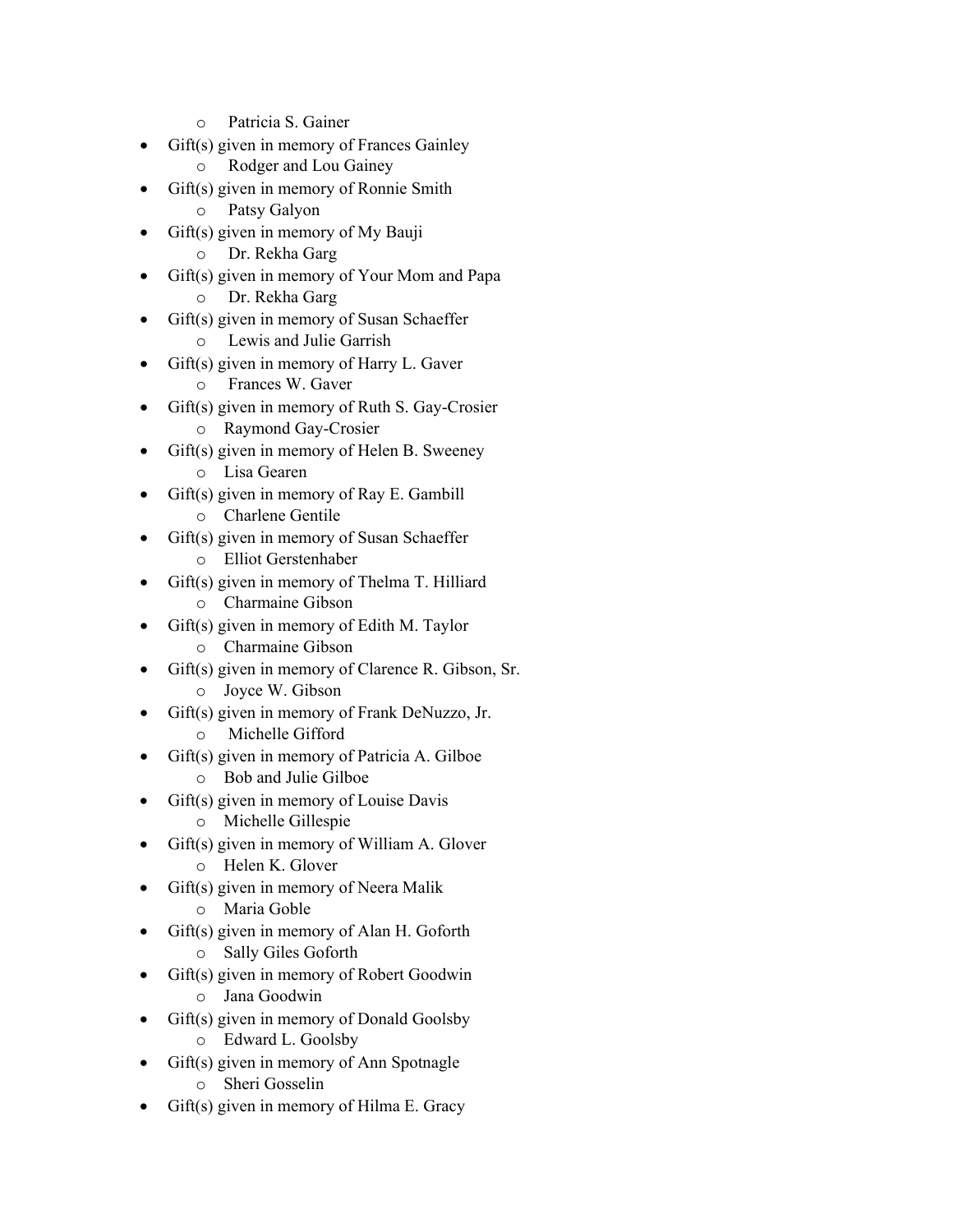- o William M. Gracy, III
- Gift(s) given in memory of Muriel M. Jasper
	- o Anne and Jim
- Gift(s) given in memory of Mary L. Thibodeau
	- o Lois R. Green
- Gift(s) given in memory of Vera B. Floyd o Carol Greenlee
- Gift(s) given in memory of Annette Kilgore-Bush
	- o J.R and S.R. Gresham
- Gift(s) given in memory of Warren R. Faircloth
	- o Gary and Monica Grice
- Gift(s) given in memory of Elizabeth Griffis
	- o Connie Griffis
	- Gift(s) given in memory of George T. Lewis o Valerie Griffith
- Gift(s) given in memory of Mary Diane Heaney
	- o Richard and Alma Griffiths
- Gift(s) given in memory of Kenneth M. Guilbeau
	- o Sue Guilbeau
- Gift(s) given in memory of Georgiana S. Frick o Jean Gulledge
- Gift(s) given in memory of Paul T. Niland
	- o Greg and Joann Guyan
- Gift(s) given in memory of Joseph A. Birk
	- o Van Haas
- $Giff(s)$  given in memory of Roy C. Haines
	- o Nan Haines
- Gift(s) given in memory of Lorena Haldeman
	- o Joe and Gay Haldeman
- Gift(s) given in memory of Joanne Hall
	- o David P. Hall, Sr.
- Gift(s) given in memory of Nancy T. Hall
	- o David P. Hall, Sr.
- $Giff(s)$  given in memory of Billy R. Lee
	- o Christy and Tom Hallquest
- Gift(s) given in memory of Eileen E. Van Langen
	- o Beth Hammett
- Gift(s) given in memory of Lee G. Rhodes
	- o Judy Harden & Family
- Gift(s) given in memory of Theresa G. Rhodes o Judy Harden & Family
- Gift(s) given in memory of Frederick R. Kerns
	- o Paul and Beverly Hardy
- Gift(s) given in memory of Vaughan Harrow
	- o Kathleen Harrow
- $Giff(s)$  given in memory of Lisa M. Grant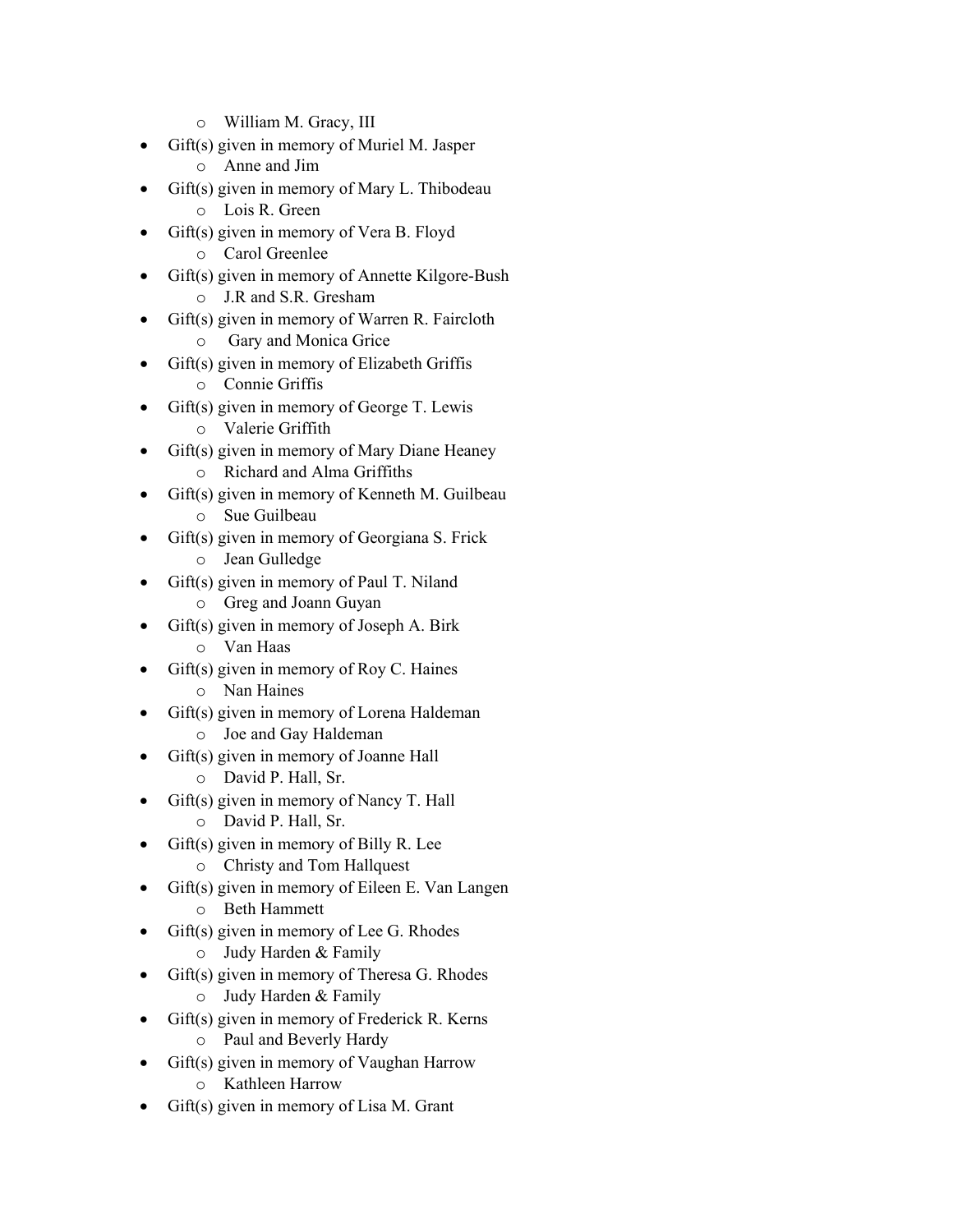- o Daniel Hayes
- Gift(s) given in memory of Betty J. Holland
	- o Roni Hayes
- $Giff(s)$  given in memory of O.L. Haynes
	- o Anne Haynes
- Gift(s) given in memory of Marion Conway o Carol M. Hazy
- Gift(s) given in memory of Victor Hazy, Jr.
	- o Carol M. Hazy
- Gift(s) given in memory of Li Zhang
	- o Yun-Ju He
- Gift(s) given in memory of Marisa L. Canaday
	- o Gardys Hearnburg
	- Gift(s) given in memory of Kenneth L. Hebson
		- o Alice M. Hebson
- Gift(s) given in memory of Sam W. Prather
	- o Donna L. Hebson
- Gift(s) given in memory of Keith Davis
	- o Caron Heffner
- Gift(s) given in memory of Richard P. Heiss o Rich Heiss
- Gift(s) given in memory of Mary E. Andrews
	- o Barbara Hellriegel
	- o Katherine Hellriegel
	- o Steve and Tia Hellriegel
- Gift(s) given in memory of Robert R. Hammond
	- o Robyn Hemond
- Gift(s) given in memory of Josephine "Jo Ann" Hemond
	- o Robyn Hemond
- Gift(s) given in memory of James Henderson
	- o Ms. D. Kay Henderson
- Gift(s) given in memory of Frank J. Martorana
	- o Josephine Henderson
- Gift(s) given in memory of Donald R. Evans
	- o Marie Henkel
- Gift(s) given in memory of Sarah H. Lipham
	- o Jim Herring
- Gift(s) given in memory of Mildred Downs
	- o Helen Hersey
	- Gift(s) given in memory of Linda W. Stallings
		- o Jim and Merry Hess
- Gift(s) given in memory of Helen Gray "Kitty" Hice
	- o Larry Hice
- Gift(s) given in memory of James B. Parrish
	- o Mike Hill
- Gift(s) given in memory of Deborah A. Organt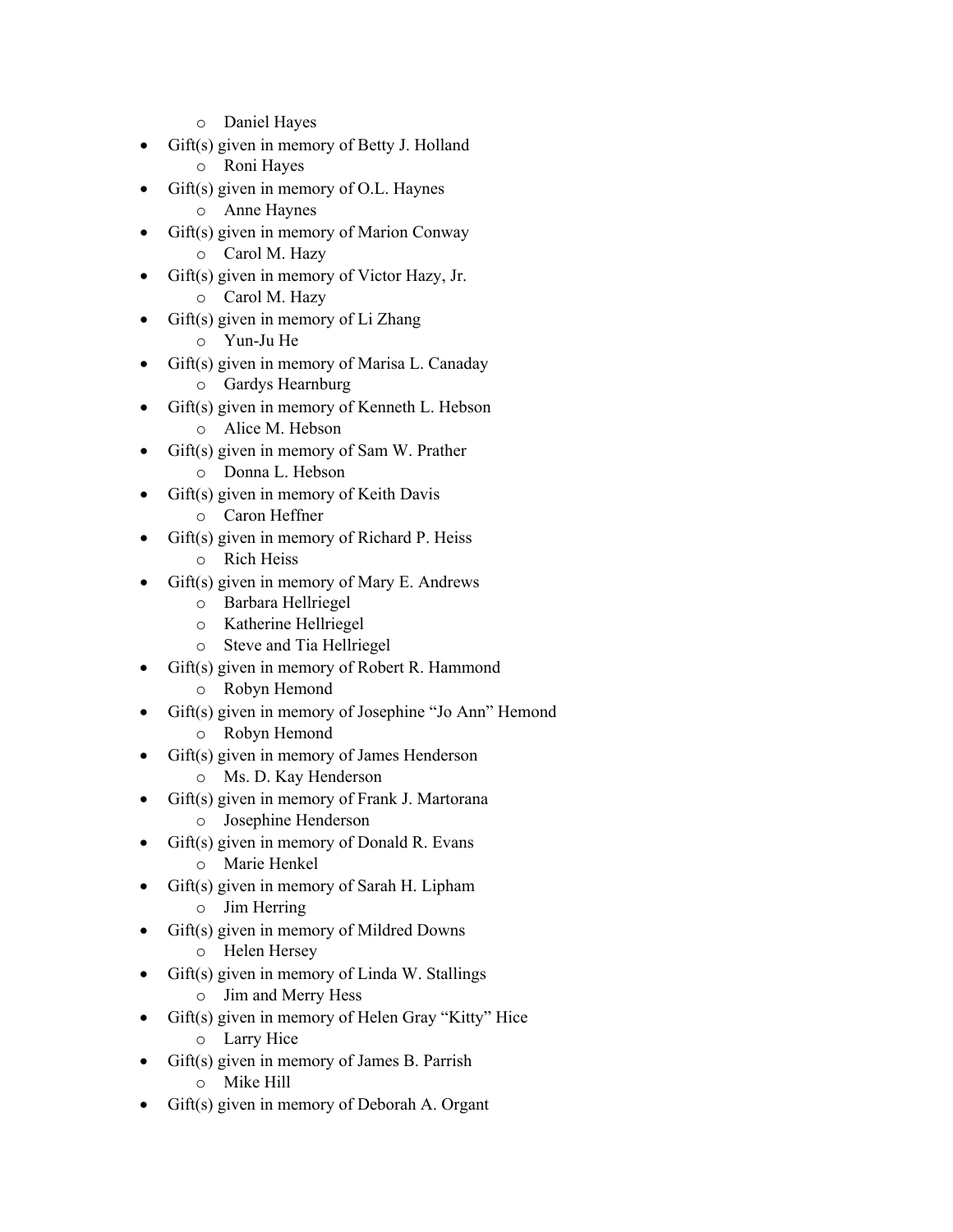- o Lucinda Hogarty
- Gift(s) given in memory of Barbara L. Zumwalt
	- o James Holman
- Gift(s) given in memory of Timmy Rogers
	- o Gerry and Becky Hoover
- Gift(s) given in memory of Carol A. Huber o Tom and Kate Huber
- Gift(s) given in memory of Martha K. Niland
	- o Tom and Kate Huber
- Gift(s) given in memory of Paul T. Niland
	- o Tom and Kate Huber
- Gift(s) given in memory of Lawrence F. Huddle
	- o Doris Huddle
	- Gift(s) given in memory of Donald L. Humphrey
		- o Julie G. Humphrey
- Gift(s) given in memory of Alexis K. Posey
	- o Joann and Gary Ihas
- Gift(s) given in memory of Nick Posey
	- o Joann and Gary Ihas
- Gift(s) given in memory of Margaret R. Allbritten
	- o Alice L. Iliff
- Gift(s) given in memory of Charles Irelan
	- o Susan Slayton Irelan
- Gift(s) given in memory of Dora Ann Mote
	- o Susan Slayton Irelan
- Gift(s) given in memory of Ann Spotnagle
	- o Susan Slayton Irelan
- $\bullet$  Gift(s) given in memory of Phyllis J. Isaacs
	- o Gerald W. Isaacs
- Gift(s) given in memory of Joan Islam
	- o Joel and Nan Islam
- Gift(s) given in memory of Marian Ryland
	- o Joel and Nan Islam
- Gift(s) given in memory of Rex McKee
	- o Mary Jacobsen
- Gift(s) given in memory of Michael Nichols
	- o Judith E. James
- $\bullet$  Gift(s) given in memory of Charles E. Jenkins
	- o The Family of Charles Jenkins
- $\bullet$  Gift(s) given in memory of Ronald G. Wilkes
	- o Mr. And Mrs. James M. Jent
- $\text{Gift}(s)$  given in memory of Alva Jernigan
	- o Albert F. Jernigan
- Gift(s) given in memory of June F. Allen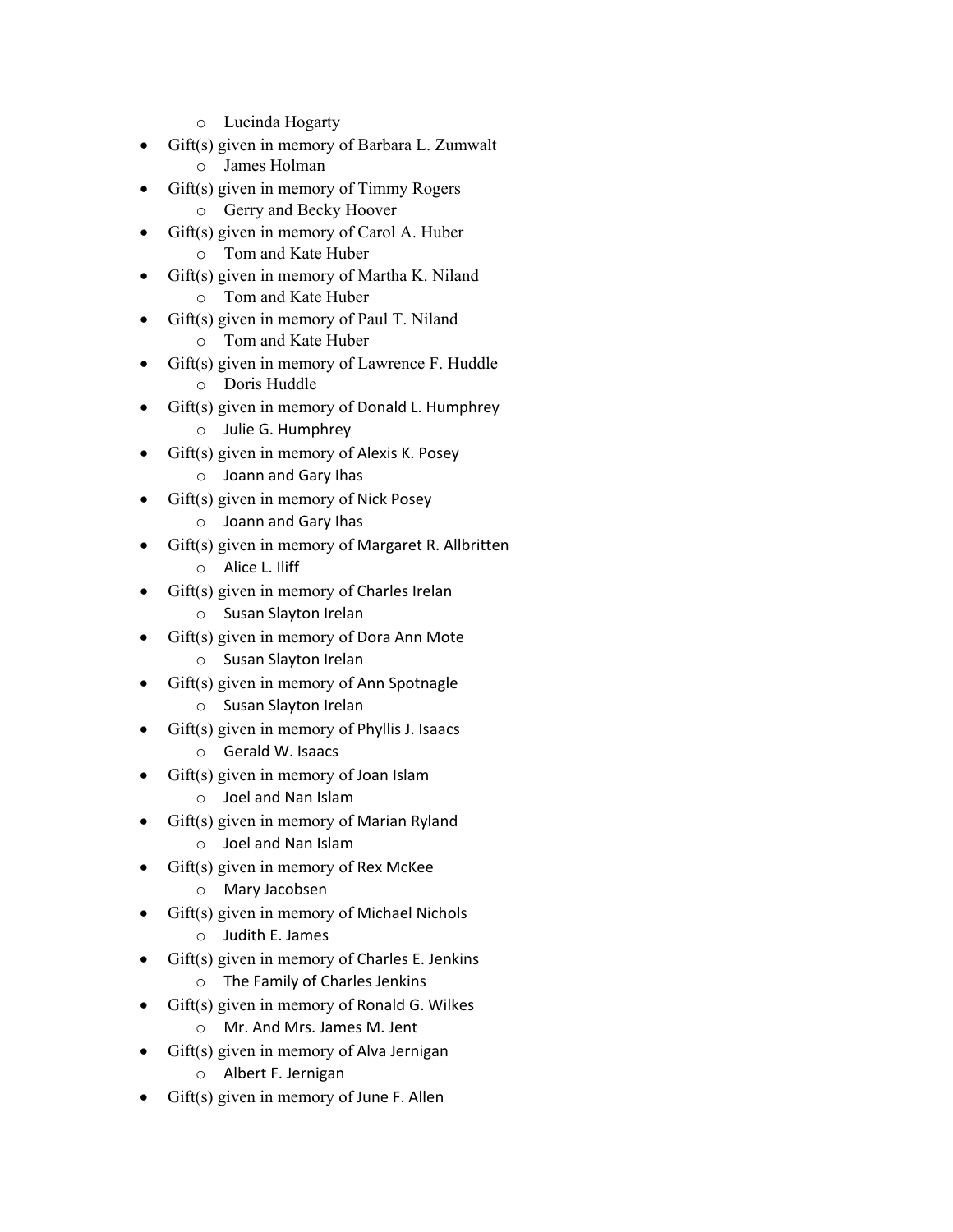- o Ken and Ann Jernigan
- Gift(s) given in memory of Charles C. Johns
	- o Ruth S. Johns
- Gift(s) given in memory of Darien Kadens
	- o Eric and Lisa Johnson
- Gift(s) given in memory of Elnora Edmonson
	- o Gwen A. Johnson
- Gift(s) given in memory of Roger V. Johnson
	- o Gwen A. Johnson
- Gift(s) given in memory of Mazell Johnson
	- o Mickey Johnson
- Gift(s) given in memory of George Price
	- o Tyson and Kathleen Johnson
- $\text{Gift}(s)$  given in memory of Barbara P. Thomas
	- o Valerie Johnson
- $\text{Gift}(s)$  given in memory of Linda W. Stallings
	- o Catherine Joiner
- Gift(s) given in memory of Charles W. Collins
	- o Carlto, Georgia, Elizabeth, Nick and Richard Jones
- Gift(s) given in memory of Donald C. Michael
	- o Donna Jones
- Gift(s) given in memory of Ronald G. Wilkes
	- o RC and Jeanne Jones
- Gift(s) given in memory of The Jones and Ayers Family Members
	- o Sharon A. Jones
- Gift(s) given in memory of Alma Outlaw
	- o Stella Joyner
- Gift(s) given in memory of Charlotte Junker
	- o Paul Junker
- Gift(s) given in memory of Grace M. Garrett
	- o Elliot Kane
- Gift(s) given in memory of Elvira E. Kultzow
	- o Susan Kane
- Gift(s) given in memory of Linda W. Stallings
	- o Susan Kane
- Gift(s) given in memory of Vivian Stark
	- o Susan Kane
- Gift(s) given in memory of Kevin Allen Kelber
	- o Gerald and Sharon Kelber
- Gift(s) given in memory of Kenneth R. Kellner
	- o Family of Irene Kellner
- Gift(s) given in memory of Timmy Rogers
	- o Chris P. Kelly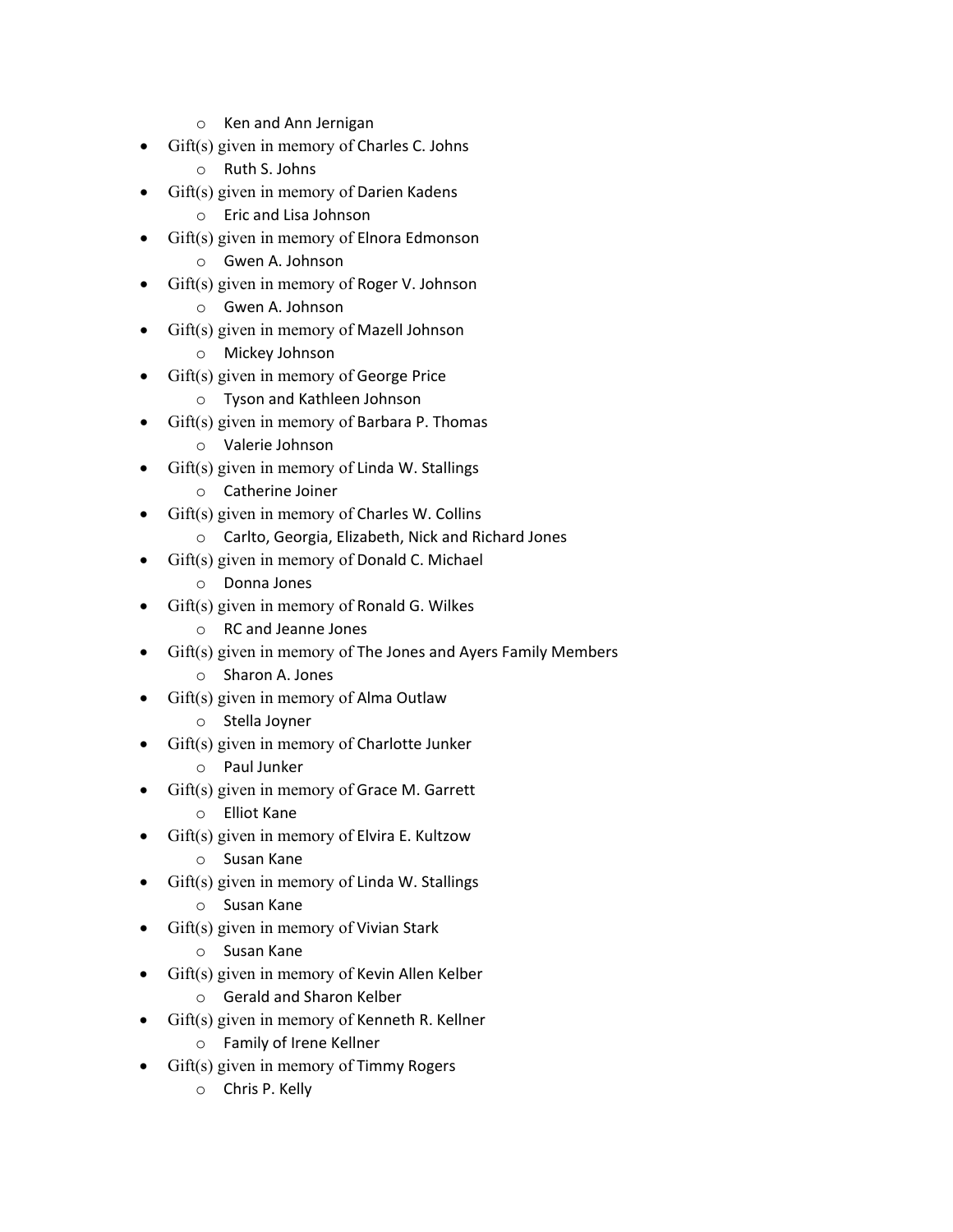- Gift(s) given in memory of Cato Seals-Campbell
	- o Chris P. Kelly
	- o Kerry and Mary Kelly
- Gift(s) given in memory of Annie M. Tompkins
	- o Tom and Diane Kennon
- Gift(s) given in memory of George Kerce
	- o Maureen Kerce
- Gift(s) given in memory of Gary F. Keys, Sr.
	- o Beverly W. Keys
- Gift(s) given in memory of Your Parents
	- o Paul D. and Margaret Kidd
- Gift(s) given in memory of James D. Ringdahl
	- o Gerald and Kathryn Kidder
- $\text{Gift}(s)$  given in memory of Catherine H. Ware
	- o David Kieszek
	- o Karen Kieszek
- Gift(s) given in memory of Carl A. Schneck
	- o Alisa Kilgas
- Gift(s) given in memory of Walter I. Kennerson
	- o Grace Kiltie
- Gift(s) given in memory of Richard D. Kimerling
	- o Peggy A. Kimerling
- Gift(s) given in memory of Matthew M. King
	- o Amparo King
- Gift(s) given in memory of Shanon Callahan
	- o Anita King
- Gift(s) given in memory of Joseph I. Stickland, Jr.
	- o Thomas C. Kinsland
- $\text{Gift}(s)$  given in memory of Bobby R. Kirk
	- o Lorraine Kirk
- Gift(s) given in memory of Arthur F. Kluge
	- o Susan Kluge
- Gift(s) given in memory of Mary E. Andrews o Matthew and Shannon Kneisler
- Gift(s) given in memory of Augie Bleich
	- o Georgia Knopff
- Gift(s) given in memory of Willie H. Knopff
	- o Georgia Knopff
- Gift(s) given in memory of Bruno Kozuch
	- o Laura Kozuch
- Gift(s) given in memory of Lillian & Edmund Kupka o Christine Kupka
- Gift(s) given in memory of Carmen L. Laguna
	- o Marcos Laguna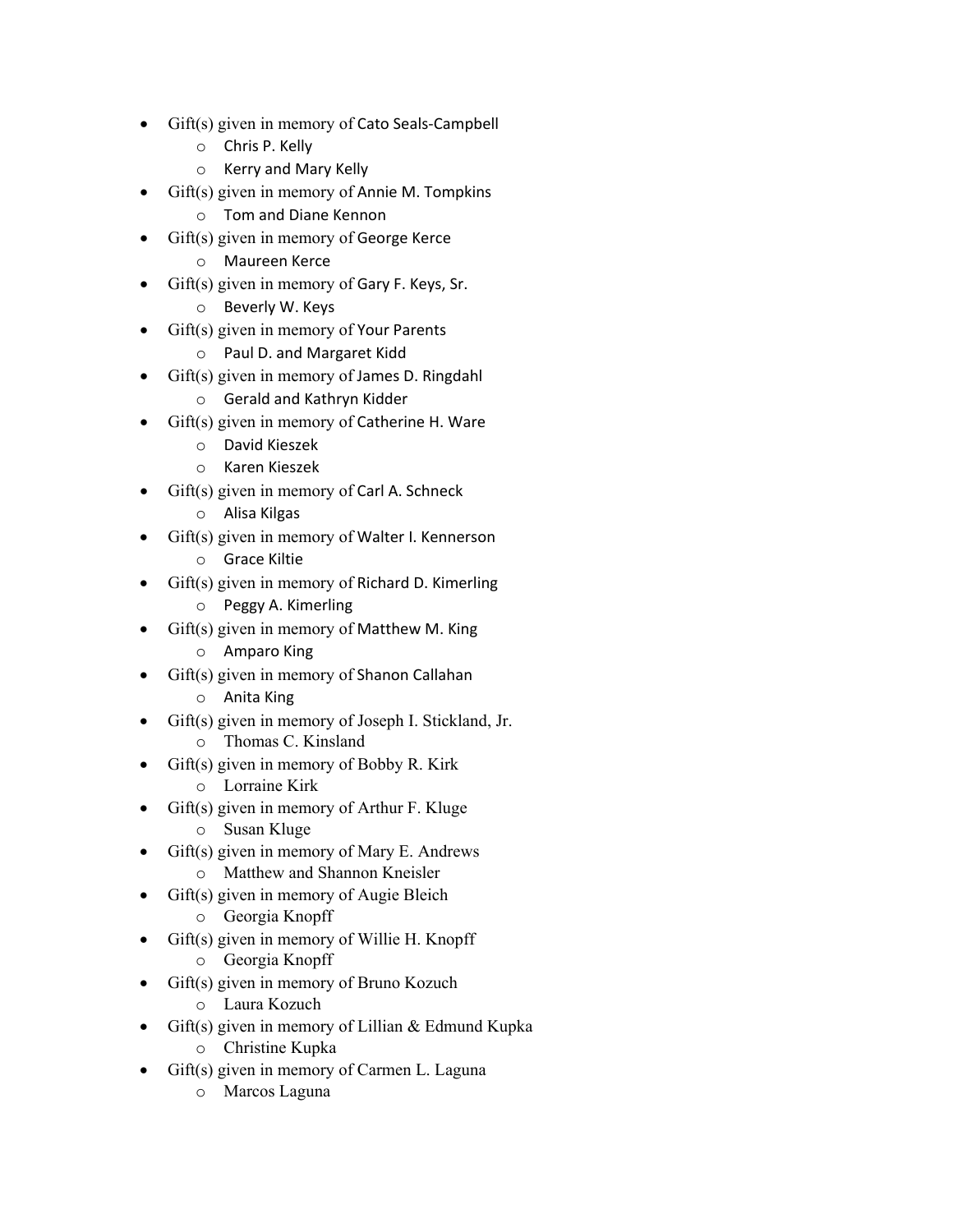- Gift(s) given in memory of Jackie E. Larkan
	- o Mary Larkan
- Gift(s) given in memory of Toby Larsen
	- o Ingeborg Larsen
- Gift(s) given in memory of Marie Maone o Joann Laudadio and Patty Waltz
	- $\text{Giff}(s)$  given in memory of Gerald W. Law
		- o Hattie Law
- Gift(s) given in memory of Charles W. Collins
	- o Mr. and Mrs. Mickey C. Law
- Gift(s) given in memory of Clyde R. Leaphart
	- o Betty H. Leaphart
- Gift(s) given in memory of Amos Lee
	- o Mike and Becky Lee
- Gift(s) given in memory of Bruce R. Hampton
	- o Frank and Betty Jo Lehardy
- Gift(s) given in memory of Katherine Quinn Leibfried
	- o Keith Leibfried
- Gift(s) given in memory of Polly N. Norton
	- o Debbie Lentz and Lisa Butler
	- Gift(s) given in memory of Helen Levengood
		- o N.J. Levengood
- Gift(s) given in memory of Donald S. Lewis
	- o Jackie Lewis
- Gift(s) given in memory of Joseph P. Lewis
	- o Virginia L. Lewis
- Gift(s) given in memory of Sandra Nilsen
	- o Virginia L. Lewis
- Gift(s) given in memory of Joseph I. Stickland, Jr.
	- o George and Jacqueline Loadholt
- Gift(s) given in memory of Terry B. Long
	- o Martha Long
- Gift(s) given in memory of Bruce Rogers o Selden and Anne Longley
- Gift(s) given in memory of Herriet B. May
	- o Phyllis Lotzkar
- Gift(s) given in memory of Dorothy Whitaker
	- o Phyllis Lotzkar
- Gift(s) given in memory of Patricia B. Whitney o Phyllis Lotzkar
- Gift(s) given in memory of Cleveland D. Moore o Deborah Love
- Gift(s) given in memory of Edwina M. Richards
	- o Heidi Lowder
- Gift(s) given in memory of Norman W. Lucas
	- o Rebecca Ann Lucas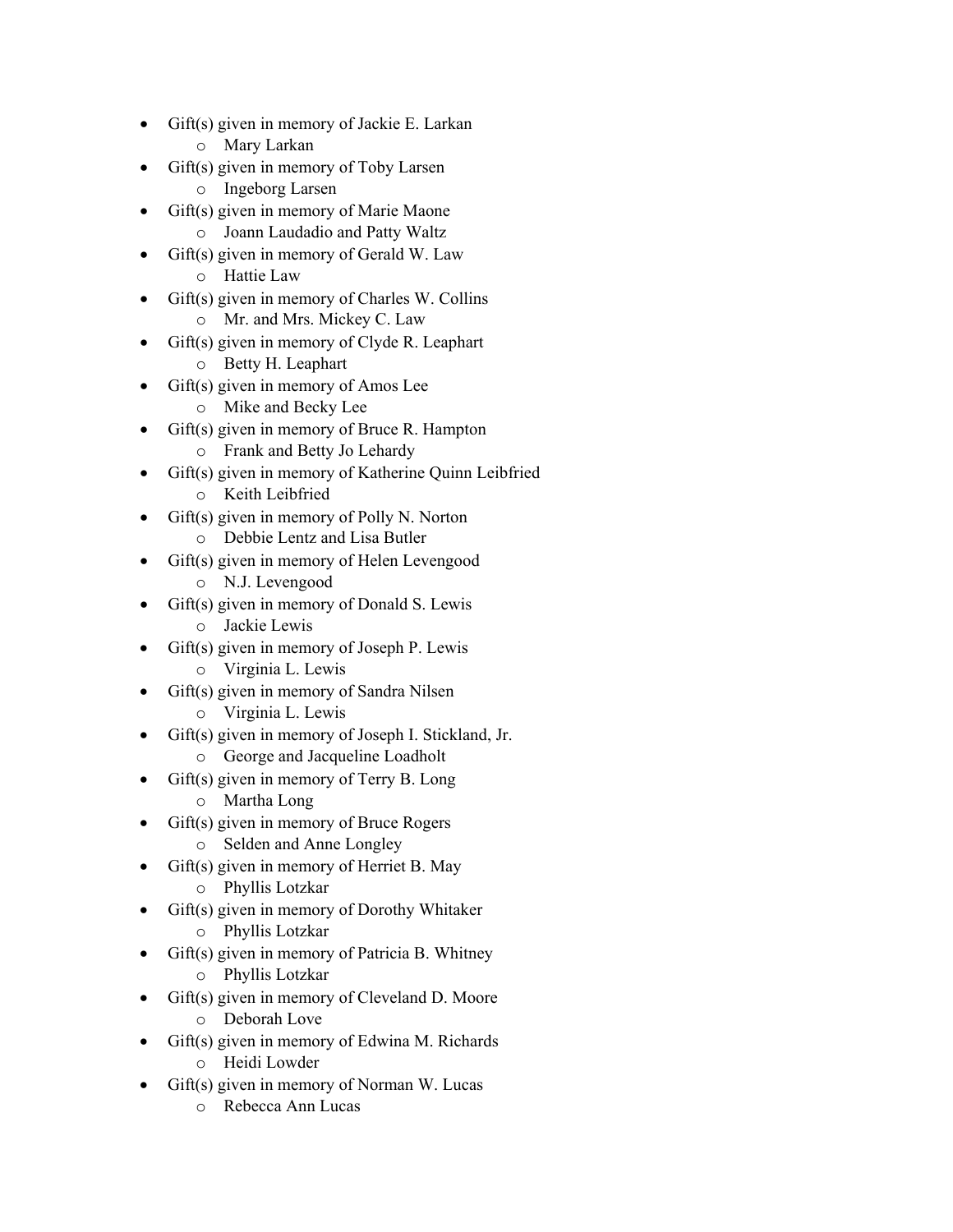- Gift(s) given in memory of Wallace U. Lindsey
	- o Ms. Mary A. Lyndsey
- Gift(s) given in memory of Evelyn Albertson
	- o Jima and Marsha Lyons
- Gift(s) given in memory of Edward W. Nelson o Cynthia Machupa
	- Gift(s) given in memory of Jane E. Nelson
		- o Cynthia Machupa
- Gift(s) given in memory of George H. Wodey
	- o Janis W. Mack
- Gift(s) given in memory of James S. Mackintosh
	- o Nancy Mackintosh
- Gift(s) given in memory of Shena M. MacLeod o Murdo J. MacLeod
- Gift(s) given in memory of Mary L. Thibodeau
	- o Dorothy L. Macwilliams
- Gift(s) given in memory of Pushpa Agashe
	- o Jayashree Mahajan
- $Giff(s)$  given in memory of Ray M. Hall
	- o Dell Hall Malcolm
	- Gift(s) given in memory of Gerardo V. Achas
		- o The Achas Family
- Gift(s) given in memory of David G. Marcum
	- o Barbara Marcum
- Gift(s) given in memory of Pauline Marcum
	- o Barbara Marcum
- Gift(s) given in memory of Bonnie Sue Shaffer o Shirley A. Marsiglia
- Gift(s) given in memory of Catherine G. Martinez
	- o Danny and Katie Martinez
- Gift(s) given in memory of James B. Parrish
	- o Dan and Peggy Mauldin
- Gift(s) given in memory of Tina Dunn
	- o Shirley L. McClain
- Gift(s) given in memory of Walter C. McDuffie
	- o Doris McDuffie
- Gift(s) given in memory of Gloria Royals
	- o Norman and Myrtle Ann McElroy
- Gift(s) given in memory of Grethel L. Rentz
	- o Bardrick and Hope McGuire
- Gift(s) given in memory of Vam C. York
	- o Vernon and Maurita McKee
- Gift(s) given in memory of Mavis Agbandje-McKenna
	- o Ms. Nicole McKenna
- Gift(s) given in memory of W.A. "Bill" Miller
	- o David McLanahan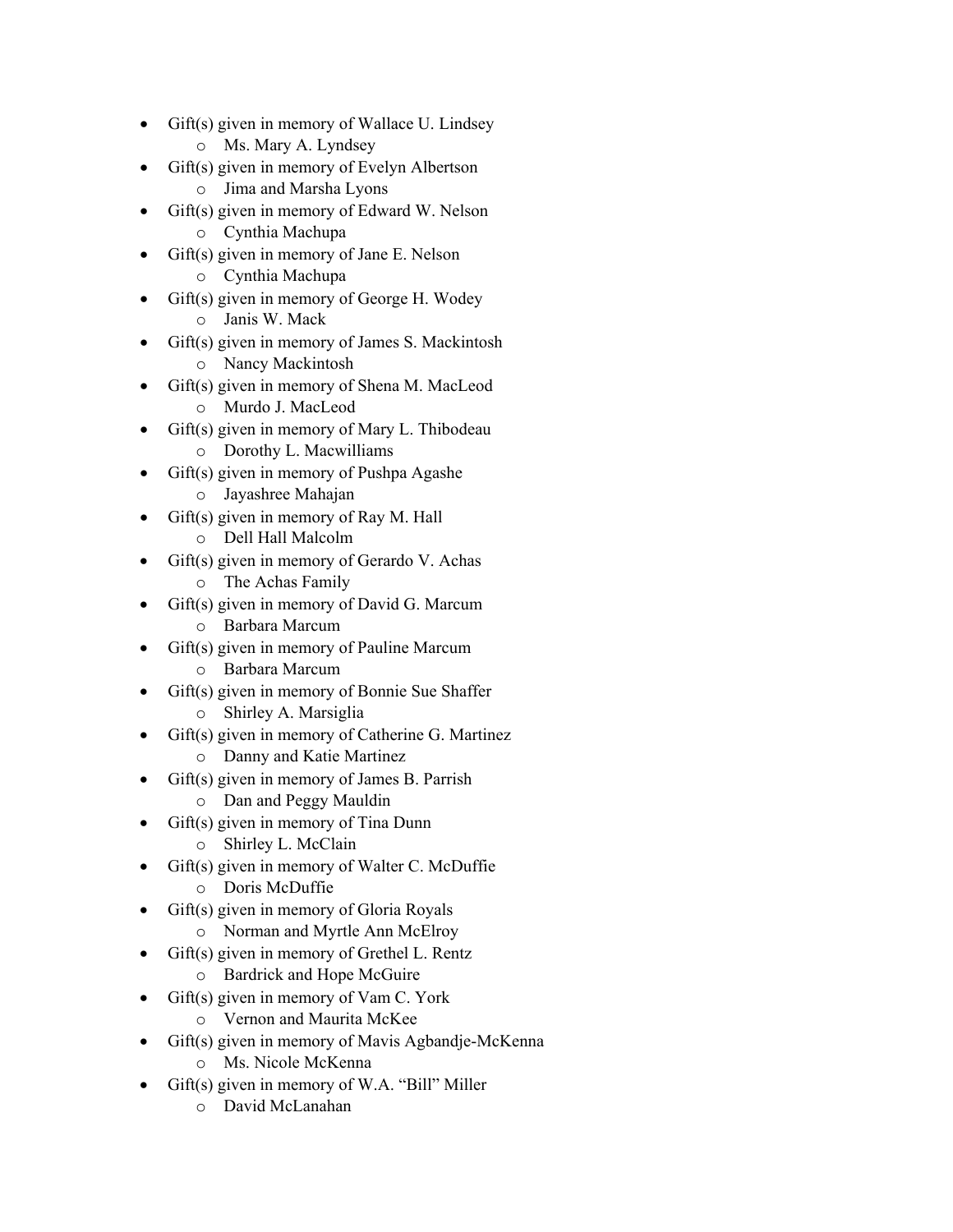- Gift(s) given in memory of Tom E. Albritton
	- o Susan McManus
- Gift(s) given in memory of Shirley J. Mealor
	- o Jimmy Mealor
- Gift(s) given in memory of Robert J. Mello
	- o Kedra Mello
	- Gift(s) given in memory of Raymond L. Colley
		- o Suzanne C. Melton
- Gift(s) given in memory of John & Libby Merrill
	- o John Merrill
- Gift(s) given in memory of Joseph A. Birk
	- o Douglas Meyers and Patricia Meyers
- Gift(s) given in memory of Michael Nichols
	- o Jean Midgett, The Fitchner's, The Dyke's and The Nix's Families
- Gift(s) given in memory of Beverly Jean Millard
	- o William, Jason and Justin Millard
- Gift(s) given in memory of Daniel Sullivan
	- o Denise and Ron Miller
- Gift(s) given in memory of Jennie Sullivan
	- o Denise and Ron Miller
	- Gift(s) given in memory of James R. Gluhm
		- o Kimberlie Miller
- Gift(s) given in memory of Elsa T. Walker
	- o Linda C. Miller
	- o Peter Miller
- Gift(s) given in memory of Charles C. Bartley
	- o Pamela Mills
- Gift(s) given in memory of Sherianne S. Seibel
	- o Carol Mitchell
- Gift(s) given in memory of Doris Mitchell
	- o Rex Mitchell and Pam Snyder
- Gift(s) given in memory of Joe Mitchell
	- o Rex Mitchell and Pam Snyder
- Gift(s) given in memory of Charles D. Mobley o Rita Mobley
- Gift(s) given in memory of Cleveland D. Moore
	- o Louetta Moore
- Gift(s) given in memory of Sally W. Morris
	- o William E. Morris
- Gift(s) given in memory of Robert A. Morse
	- o Catherine Morse
- Gift(s) given in memory of Mary Diane Heaney
	- o Bob and Dottie Mounts
	- o Robert Mounts
- Gift(s) given in memory of Mandy Cliett
	- o Debra Muddlemas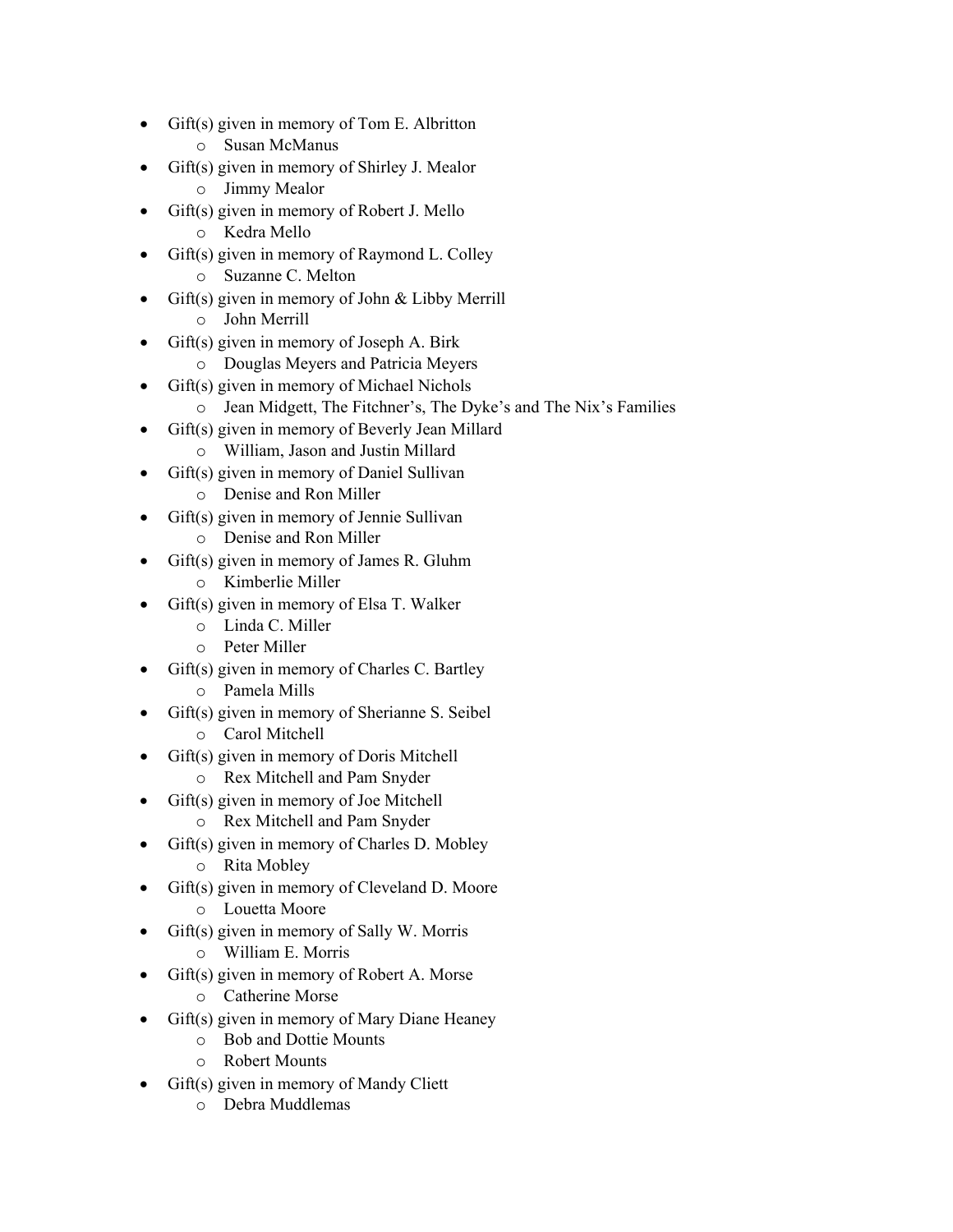- Gift(s) given in memory of William G. Munselle
	- o Judy B. Munselle
- Gift(s) given in memory of Mary T. McDonald
	- o Brenda Murphy
- Gift(s) given in memory of Ronald G. Wilkes o Bob and Carol Musco
- Gift(s) given in memory of Georgia P. Myers o Drs. Jon and Michelle Myers
- Gift(s) given in memory of Julius W. Nabors
	- o Doris Nabors
- Gift(s) given in memory of Vi Nichols
	- o Paul A. Nadeau
- Gift(s) given in memory of Sherianne S. Seibel o Lee Napier
- Gift(s) given in memory of Lenn Neff
	- o Noel Neff
- Gift(s) given in memory of John Mattson
	- o Alyssa Nelson
- Gift(s) given in memory of Nancy A. Bloodgood o Karen P. Nelson
	-
	- Gift(s) given in memory of Edward B. Nelson
		- o Karen P. Nelson
- Gift(s) given in memory of Jane E. Nelson
	- o Karen P. Nelson
- Gift(s) given in memory of William "Beau" Nelson, Jr
	- o Patricia M. Nelson
- Gift(s) given in memory of Alice Nippes
	- o E. Gary Nippes
- Gift(s) given in memory of James B. Parrish
	- o Larry and Helen Ann Noegel
- Gift(s) given in memory of Julia Louise Hanson
	- o Charles and Judy Norris
- Gift(s) given in memory of Charles W. Collins o Guy and Suzanne Norris
- Gift(s) given in memory of Azza S. Guertin
	- o Leah Oehmig
- Gift(s) given in memory of Kenneth E. Oettle
	- o Roberta Oettle
- Gift(s) given in memory of Valerie S. Hipp
	- o Dawne and Dawne Olitsky
- Gift(s) given in memory of Mary T. McDonald
	- o Joyce A. Oliver
- Gift(s) given in memory of Rosmary, Charles, & Louis Grazella
	- o John and Done Ordile
- Gift(s) given in memory of Your Mother
	- o Cathy Owen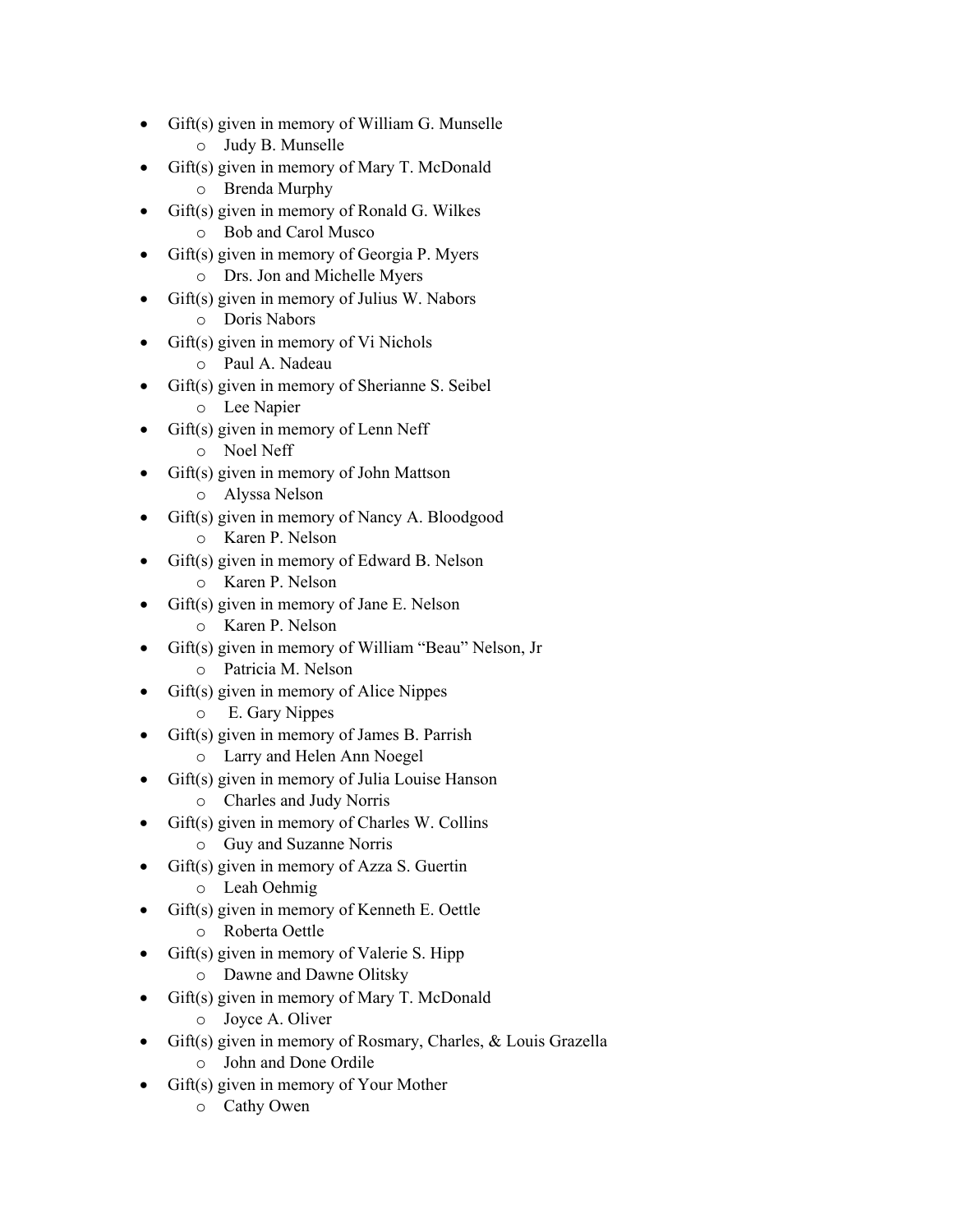- Gift(s) given in memory of Bruce R. Hampton
	- o Diantha Owen
- Gift(s) given in memory of Frank Berryhill
	- o Terry and Karen Owens
- Gift(s) given in memory of Nancy Berryhill o Terry and Karen Owens
- Gift(s) given in memory of Warren Owens
	- o Terry and Karen Owens
- Gift(s) given in memory of Angel S. Padron
	- o Gladys Padron
- Gift(s) given in memory of Pat Davis
	- o Larry D. Parham
- Gift(s) given in memory of Albina Krishon
	- o Geraldine J. Parmental
- $\bullet$  Gift(s) given in memory of Edith McLucas
	- o Patrick and Lisa Patton
- Gift(s) given in memory of Aloysius and Grace Harter
	- o Carlisle Pavey
- Gift(s) given in memory of Norman Pearson
	- o Carroll Pearson
	- Gift(s) given in memory of Jane P. Wagman
		- o Joyce and Tom Pearson
- Gift(s) given in memory of William M. Murphy
	- o Shawn Pendergrass
- Gift(s) given in memory of Marjorie G. Pendley
	- o Scott and Barbie Pendley
- Gift(s) given in memory of William G. Pendley o Scott and Barbie Pendley
- Gift(s) given in memory of John Penkunas
	- o Mary Ann Penkunas
- Gift(s) given in memory of Shanon Callahan
	- o Todd Perkins
- Gift(s) given in memory of David R. Perrin
	- o Gladys J. Perrin
- Gift(s) given in memory of Thelma Morrow
	- o Linda Perry & Family
- Gift(s) given in memory of Margaret A. Goldberg
	- o Kent and Glenda Petelle
- Gift(s) given in memory of Lilian Petrecca
	- o Joseph and Paula Petrecca
- Gift(s) given in memory of Silvio Petrecca
	- o Joseph and Paula Petrecca
- Gift(s) given in memory of Rita D. Cerrato
	- o Bill Phillips
- Gift(s) given in memory of Joseph Piazza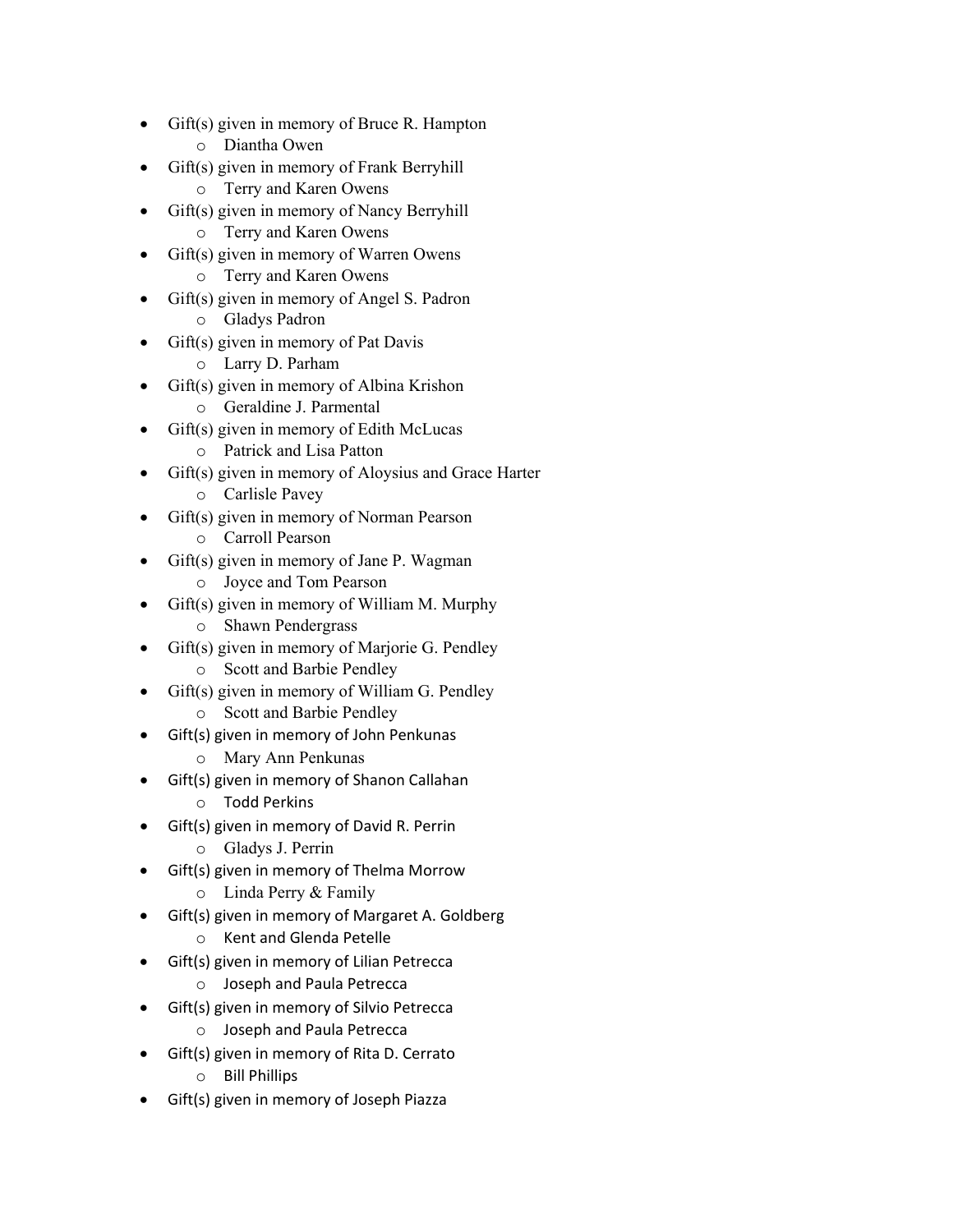- o Dr. Elizabeth Piazza
- Gift(s) given in memory of Doris R. Pickett
	- o Barbara Pickett
- Gift(s) given in memory of Alice Wojcinski
	- o Ann Piercy
- Gift(s) given in memory of Joan C. Piester
	- o Nancy J. Piester
- Gift(s) given in memory of Richard L. Pilgrim
	- o Mrs. Sara Pilgrim
- Gift(s) given in memory of Thomas Pinkard
	- o Lucille Pinkard
- Gift(s) given in memory of Katie C. Richardson
	- o Star Possum
- Gift(s) given in memory of Mary L. Thibodeau
	- o Mary Powell
- Gift(s) given in memory of Sam W. Prather
	- o James and Shelby Prather
- Gift(s) given in memory of Rebecca V. Tozzi
	- o Susan Prewitt
- Gift(s) given in memory of Susan Schaeffer
	- o Joe Pritchard
- Gift(s) given in memory of Winton L. Upshaw
	- o Steve Pritz
- Gift(s) given in memory of Rose M. Carmody
	- o Malcolm and Dee Privette
- Gift(s) given in memory of Dean Pruitt
	- o Jodi Pruitt
- Gift(s) given in memory of Joel C. Chapman o Mike and Shann Purinton
- Gift(s) given in memory of Caroline R. Berry
	- o Nancy Quin
- Gift(s) given in memory of Brian S. Rafferty
	- o Mrs. Lynn Rafferty
- Gift(s) given in memory of Theodora T. Rancourt
	- o Maurice Rancourt
- Gift(s) given in memory of Vernon C. Randall
	- o Joyce Randall
- Gift(s) given in memory of Caspar Rappenecker
	- o Steve and Sue Rappenecker
- Gift(s) given in memory of Barbara Raquet
	- o Bruce L. Raquet
- Gift(s) given in memory of Iris M. Boyan
	- o Carolyn B. Raymond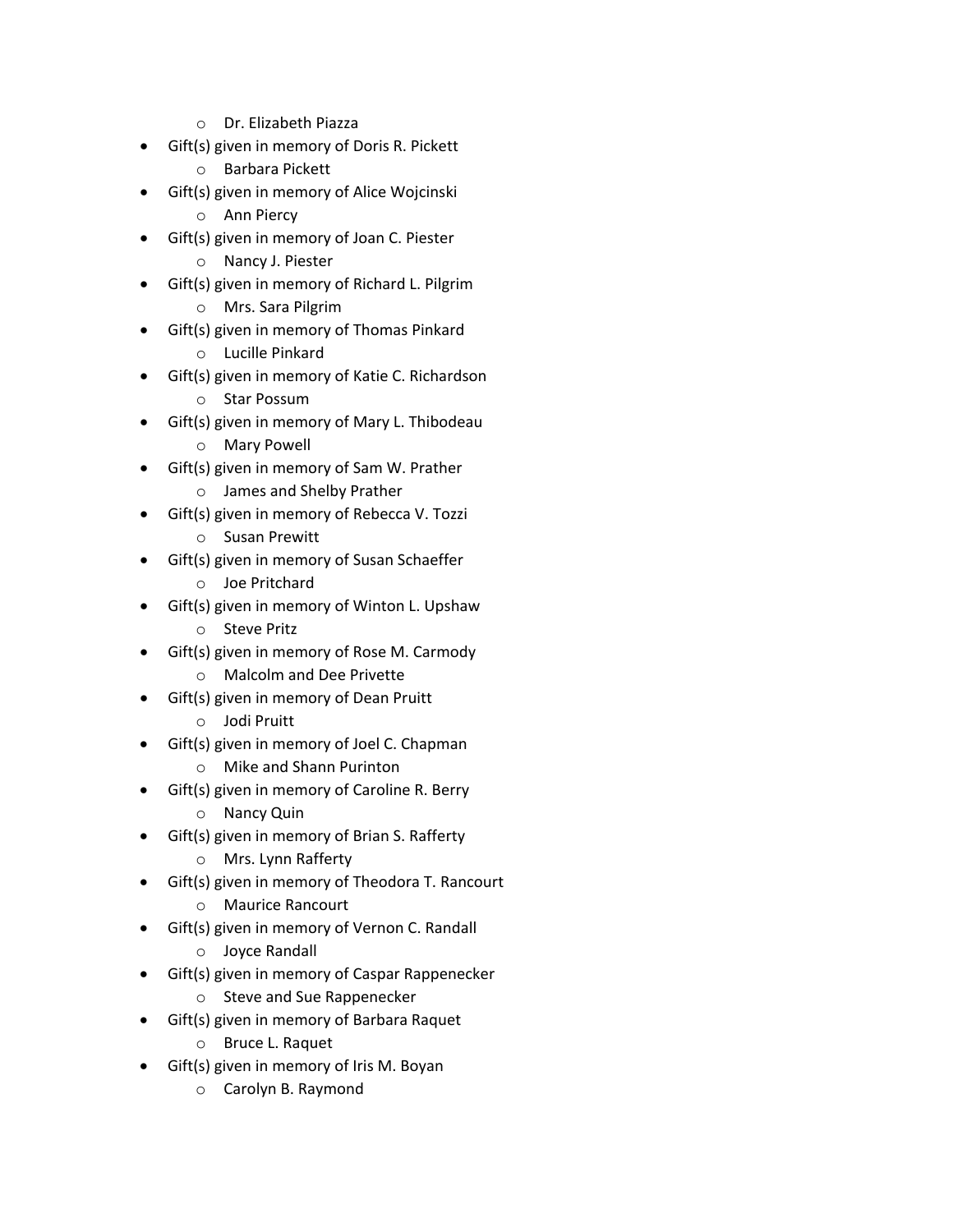- Gift(s) given in memory of Jesse C. Reddish
	- o Juanita Reddish
- Gift(s) given in memory of Josiane R. Tipton
	- o Aliette Register
- Gift(s) given in memory of Robbie Matthewson
	- o Rachel Reidenbaugh
- Gift(s) given in memory of Harry E. Reidling
	- o Marie Reidling
- Gift(s) given in memory of Charles F. Reier
	- o Matthew and Martha Reier
- Gift(s) given in memory of Lee Shaw
	- o Michael and Jaquie Resnick
- Gift(s) given in memory of Christine Richards
	- o Sharon Richards
- Gift(s) given in memory of David Richards
	- o Sharon Richards
- Gift(s) given in memory of Katie C. Richardson
	- o David Richardson
- Gift(s) given in memory of Marjorie Byrd
	- o James S. Richeson
- Gift(s) given in memory of Helen S. Richeson
	- o James S. Richeson
- Gift(s) given in memory of Michael Nichols
	- o Richard and Judith Richmond
- Gift(s) given in memory of Kule Ridaught, Sr.
	- o Kyle Y. Ridaught, Jr.
- Gift(s) given in memory of Malcom C. King
	- o James and Fran Ridley
- Gift(s) given in memory of Scott D. Riley
	- o Frances Riley
- Gift(s) given in memory of Wayne A. Riley
	- o Frances Riley
- Gift(s) given in memory of Sterling P. Carroll
	- o James Riley
	- o Nora Riley
- Gift(s) given in memory of Michael Nichols
	- o Dan and Diana Rimstidt
- Gift(s) given in memory of Virginia P. Kindberg
	- o Emily P. Robarts
- Gift(s) given in memory of Bruce Roberts
	- o John and Sandra Roberts
- Gift(s) given in memory of Terry B. Long
	- o Shirley M. Robertson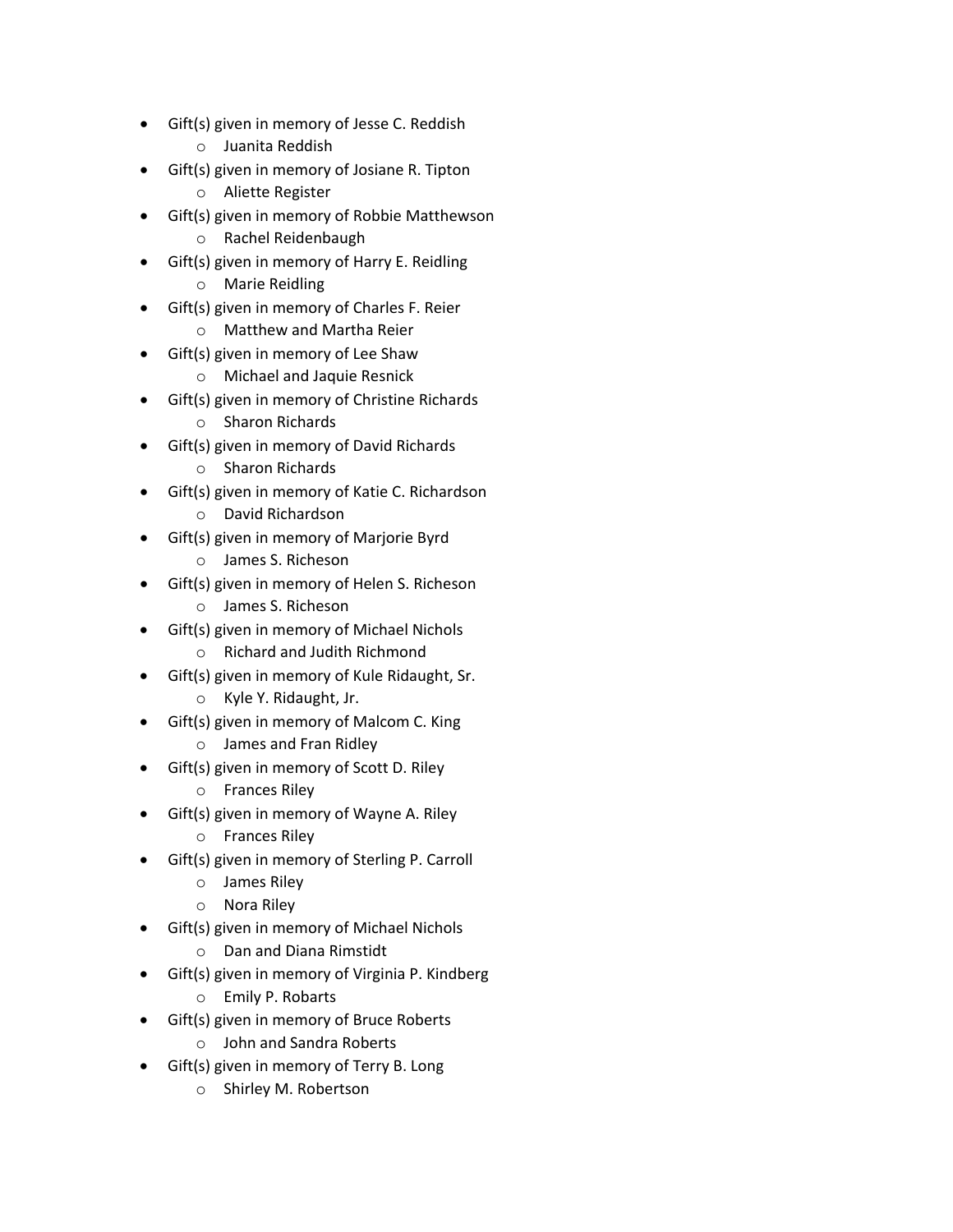- Gift(s) given in memory of Andy Ramey
	- o Shirley M. Robertson
- Gift(s) given in memory of Bernadett Robinson
	- o Billie and Bernadette Robinson
- Gift(s) given in memory of Emma L. Gore
	- o Aaron and Julie Robinson
- Gift(s) given in memory of Leonard O. Smith
	- o Idalmis V. Rodriguez
- Gift(s) given in memory of Glenda Rogers
	- o Bert B. Rogers
- Gift(s) given in memory of Timothy M. Rogers
	- o Kyle and Morgan Rogers
- Gift(s) given in memory of Mona Effler
	- o Philip Romano
- Gift(s) given in memory of Theresa Salas
	- o John Romeo
- Gift(s) given in memory of Ronald G. Wilkes
	- o Bonnie A. Roscovius
- Gift(s) given in memory of jean C. McCall
	- o John and Sandy Roscow
- Gift(s) given in memory of Kenneth W. Rose
	- o Jo Rose
- Gift(s) given in memory of Joel C. Chapman
	- o Percy Rosenbloom
- Gift(s) given in memory of Atha Marjorie Flatley
	- o Tom and Joan Rothrock
- Gift(s) given in memory of Minnie M. Royster
	- o Ralph and Marcia Royster
	- Gift(s) given in memory of August Schreiner
		- o Valerie Runions
- Gift(s) given in memory of Samuel Russell
	- o Judith C. Russell
- Gift(s) given in memory of Richard H. Russell
	- o Norma J. Russell
- Gift(s) given in memory of Patricia A. Ryan
	- o James Ryan
- Gift(s) given in memory of Tommielu L. Sparks
	- o Mary Ann Salazar
- Gift(s) given in memory of Joseph A. Birk
	- o Joy B. Sarles & Family
- Gift(s) given in memory of Sarnt Sarntinorano
	- o Malisa Sarntinoranont
- Gift(s) given in memory of Thurman E. Stansell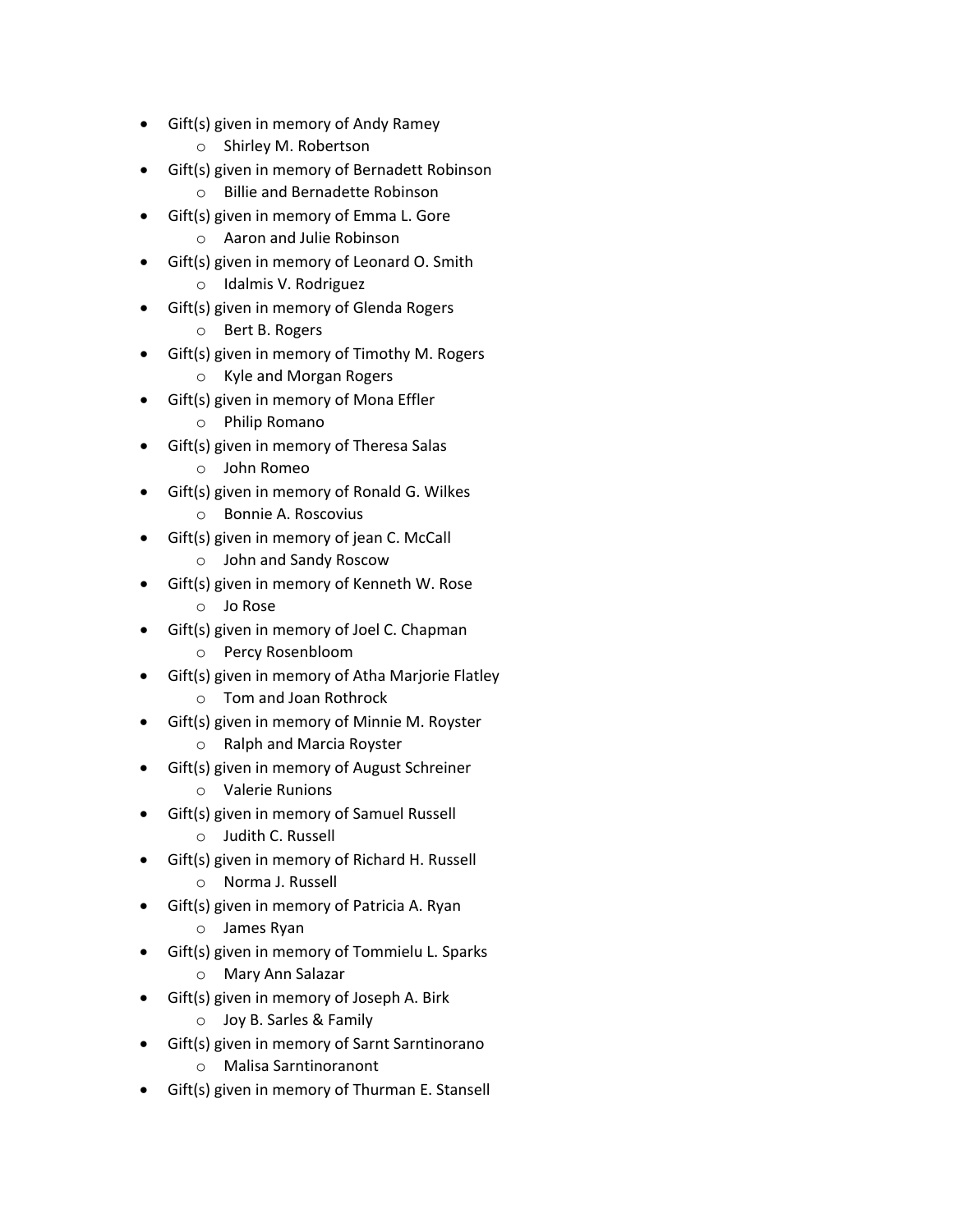- o Sharon Saucier
- Gift(s) given in memory of Norman R. Saul, Sr.
	- o Dolores S. Saul
- Gift(s) given in memory of Peggy Dent
	- o Karen Scarborough
	- o Nelson Scarborough
	- o Rick and Karen Scarborough
- Gift(s) given in memory of Elsa T. Walker
	- o Stephen G. Schaeffer
- Gift(s) given in memory of Wayne W. Pasanen
	- o Ilona Schmalfuss
- Gift(s) given in memory of Goetz & Schwartz Family Members
	- o Alice Schwartz
- Gift(s) given in memory of Bruce Rogers
	- o Emily Schwartz
- Gift(s) given in memory of Patricia Peters
	- o Judy Sears
- Gift(s) given in memory of Gilbert R. Seidman
	- o Children of Gilbert R. Seidman
- Gift(s) given in memory of Katherine Groggel
	- o John and Nydra Shelton
- Gift(s) given in memory of Linda Shelton
	- o Joseph Shelton
- Gift(s) given in memory of Frances Santilli
	- o Kathryn Shepard
- Gift(s) given in memory of Michael Klingaman
	- o Mrs. Beverly M. Sheridan
- Gift(s) given in memory of Rebecca V. Tozzi
	- o Mrs. Beverly M. Sheridan
- Gift(s) given in memory of Jeffrey Ryan Shoucair
	- o John and Kathy Shoucair
- Gift(s) given in memory of Mary F. Montgomery
	- o Donald Shreve
- Gift(s) given in memory of Rollin Shreve
	- o Donald Shreve
- Gift(s) given in memory of Shelia V. Wunsh
	- o Ronnie and Jason Shrinsky
	- Gift(s) given in memory of Susan Schaeffer
		- o Thomas and Georgia Shull
- Gift(s) given in memory of Scott Kueker
	- o Nancy Silva
- Gift(s) given in memory of Bernard Goldstein
	- o Pete and Fran Silver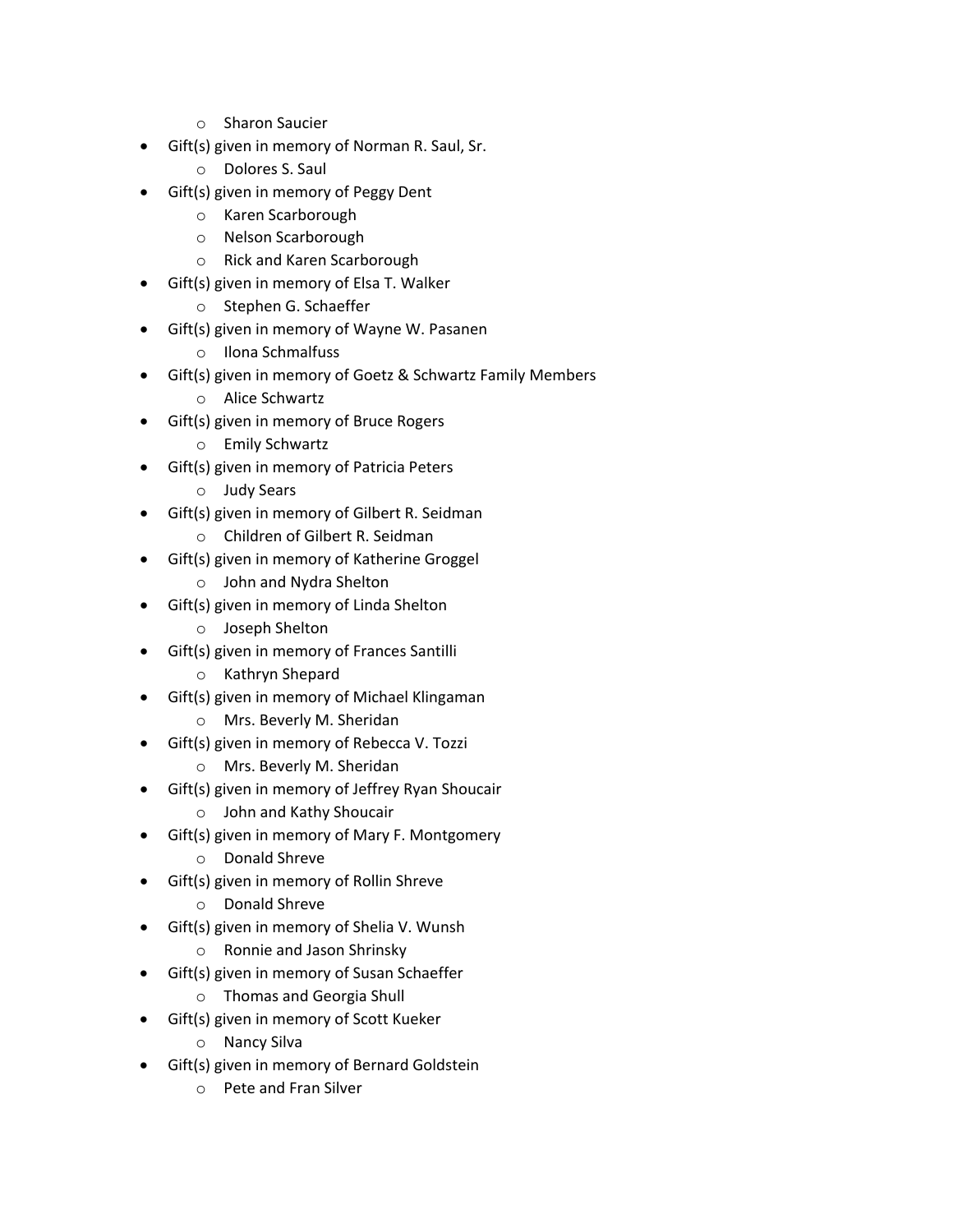- Gift(s) given in memory of William Fralick
	- o Lamar Simmons
	- o Sharla Simmons
- Gift(s) given in memory of William C. Simpson
	- o Jean Simpson
- Gift(s) given in memory of Charlotte Sindelar
	- o Paul Sindelar and Alyson Adams
- Gift(s) given in memory of Edwina M. Richards
	- o John and Gina Skelton
- Gift(s) given in memory of Ruby Shaw
	- o Linda Skipper
- Gift(s) given in memory of Michael Nichols
	- o Susan Slaton
- Gift(s) given in memory of Shelia A. Sluis
	- o Bob Sluis
- Gift(s) given in memory of Robert E. Smith
	- o Amanda Smith
- Gift(s) given in memory of Wayne F. Cook
	- o Anthony and Kelly Smith
- Gift(s) given in memory of Mary Urzy
	- o Brian J. Smith
- Gift(s) given in memory of Charles W. Collins
	- o Jan Smith
- Gift(s) given in memory of James B. Parrish
	- o Jo Anne Smith
- Gift(s) given in memory of Tommy R. Ergle
	- o Joel and Polly Smith
- Gift(s) given in memory of Joseph T. Smith
	- o Martha Smith
- Gift(s) given in memory of Robert E. Smith
	- o Peggy Dobbs Smith and Robert Smith & Children
- Gift(s) given in memory of Lawrence L. Smith
	- o Lawrence Smith, Jr.
- Gift(s) given in memory of Barbara E. Schollenberger
	- o Wayne Sorokowki
- Gift(s) given in memory of Marjorie J. Sorokowski
	- o Wayne Sorokowki
- Gift(s) given in memory of Ida Mae Watson
	- o Jack and Prentice Spann
- Gift(s) given in memory of Myron S. Watson
	- o Jack and Prentice Spann
- Gift(s) given in memory of Tommielu L. Sparks
	- o Steve Sparks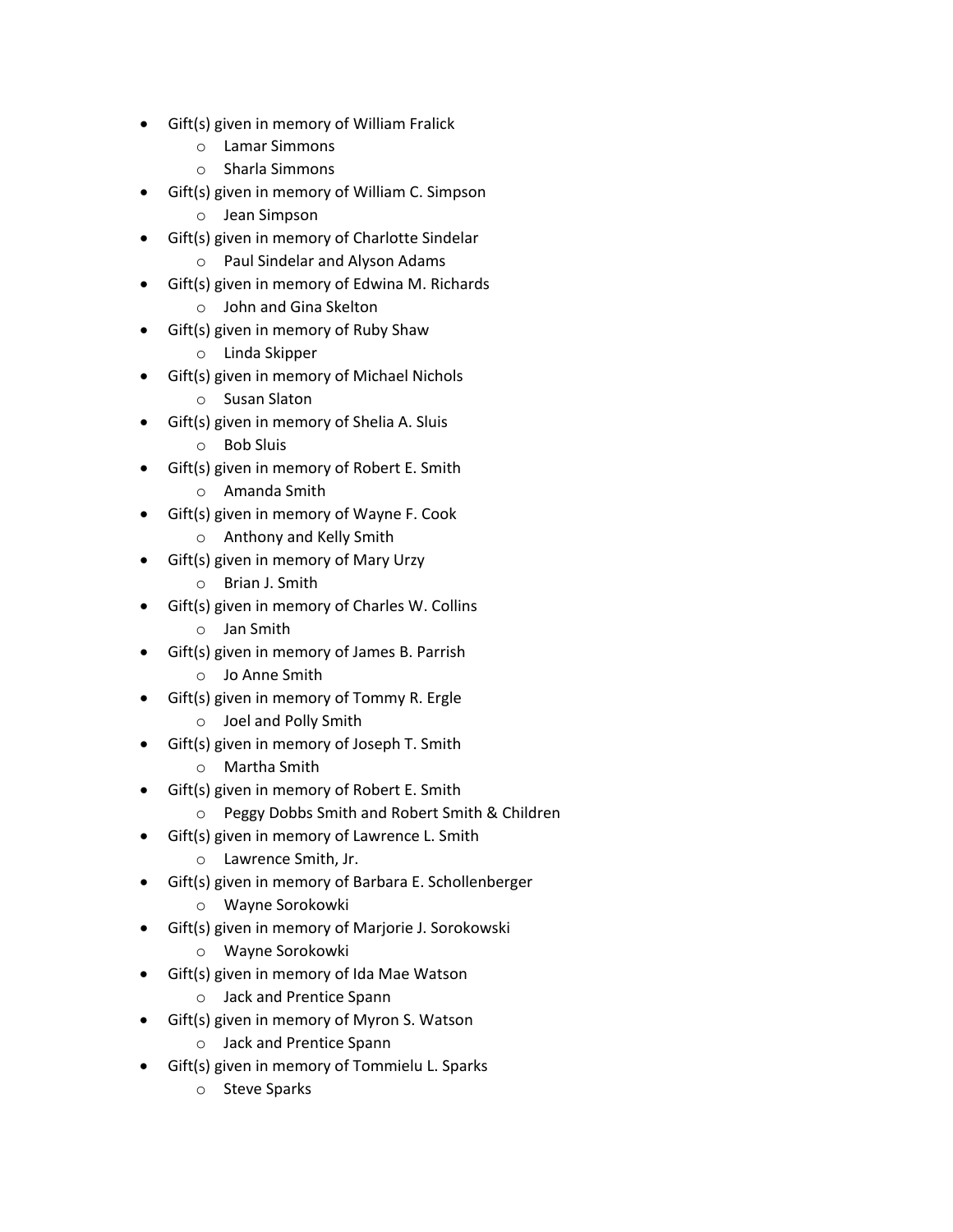- Gift(s) given in memory of Albert C. Stevens
	- o Wayne Spears and Scott Shultz
- Gift(s) given in memory of Sherlanne S. Seibel
	- o Sara Stake
- Gift(s) given in memory of Robert G. Stalvey
	- o Allen M. and Debbie P. Stalvey
- Gift(s) given in memory of Joan Gunby
	- o Emmie K. Stanger
- Gift(s) given in memory of Anna T. Stark
	- o Thomas and Margaret Stark
- Gift(s) given in memory of Herman H. Stark
	- o Thomas and Margaret Stark
- Gift(s) given in memory of Robert C. Colwell
	- o Brian and Debby Stotler
- Gift(s) given in memory of Sara L. Davis
	- o Sheldrick and Idelia Streete
- Gift(s) given in memory of Jerry F. Luther
	- o Rhonda Stringfellow
- Gift(s) given in memory of Burcell Donohoo
	- o Brenda Strybosch
- Gift(s) given in memory of Eleanor P. Donohoo
	- o Brenda Strybosch
- Gift(s) given in memory of Joel G. Stuart
	- o Cristina I. Stuart
- Gift(s) given in memory of John B. Stufflet
	- o Jennifer Stufflet Ruddy
- Gift(s) given in memory of Dwanda Sullivan Faircloth
	- o Leona Sullivan
	- Gift(s) given in memory of Martha J. Brane
		- o Lewis Sussman and Martha Brane
- Gift(s) given in memory of Carol Holloway Sussman
	- o Lewis Sussman and Martha Brane
- Gift(s) given in memory of Jerry M. Morris
	- o David and Susan Sutliff
- Gift(s) given in memory of Rachel Morris
	- o David and Susan Sutliff
- Gift(s) given in memory of Betty & David Sutliff
	- o David and Susan Sutliff
- Gift(s) given in memory of Nathalie Litzell-Bennett
	- o Thomas D. Sutton
- Gift(s) given in memory of Maynard F. Swanson, Jr.
	- o Ruthann Swanson
- Gift(s) given in memory of Arthur H. Swett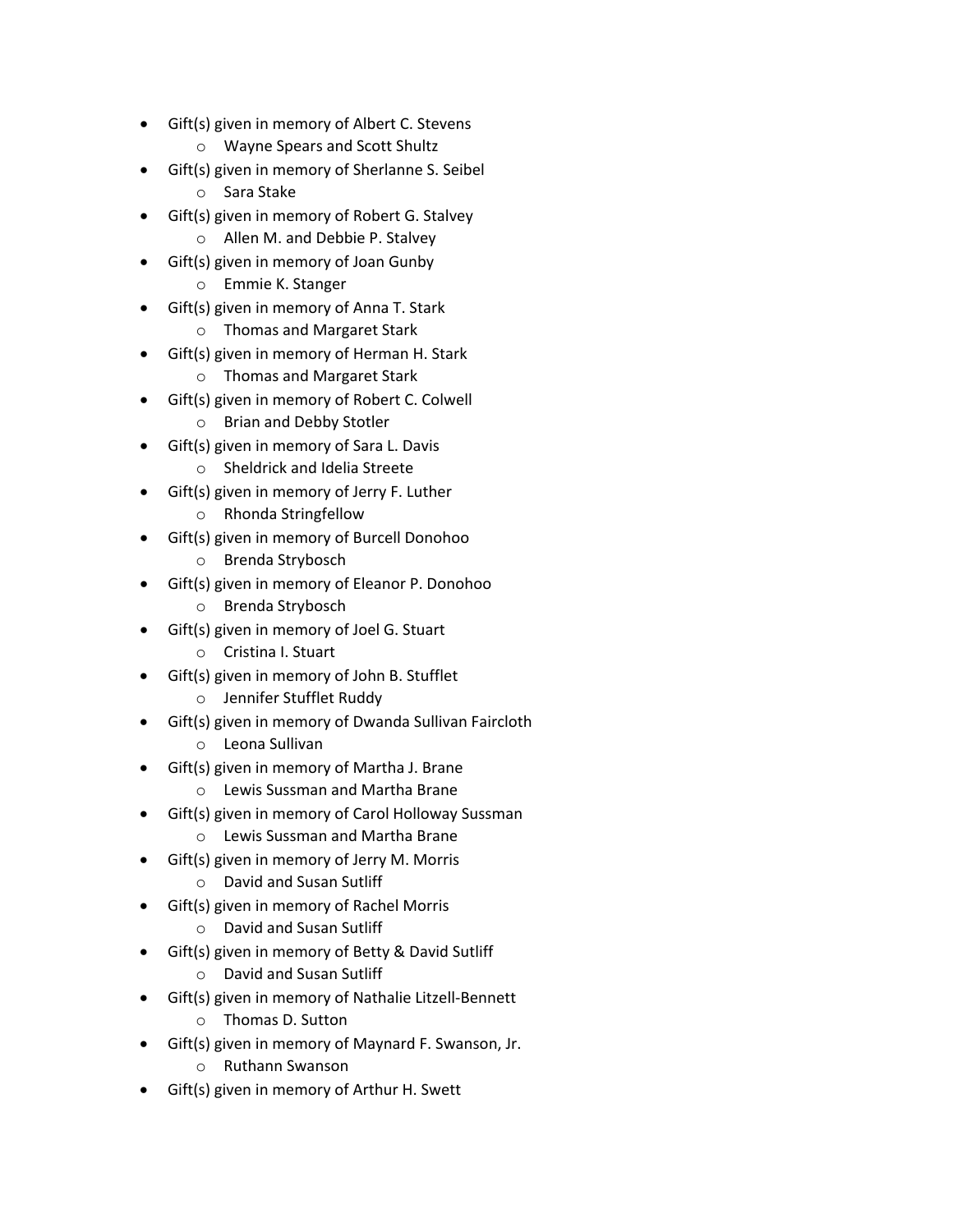- o Marlene Swett
- Gift(s) given in memory of Jeanette F. Swilley
	- o Sam Swilley, Jr.
- Gift(s) given in memory of Jesse Tatum, Jr.
	- o Debra Tatum
- Gift(s) given in memory of Grace M. Garrett
	- o Edward Taylor
- Gift(s) given in memory of William Fralick
	- o Nancy Taylor
- Gift(s) given in memory of Elissa Spivey
	- o Sarah Taylor
- Gift(s) given in memory of James W. Templeton
	- o Patsy Templeton
- Gift(s) given in memory of Beverly Radez
	- o Susanne Tenney
- Gift(s) given in memory of Henry Radez
	- o Susanne Tenney
- Gift(s) given in memory of Charles J. Miller
	- o Janet Tew
- Gift(s) given in memory of James B. Parrish
	- o The Family of James "Jim" Parrish
- Gift(s) given in memory of Marie C. Matern
	- o The Family of Marie Matern
- Gift(s) given in memory of Rebecca V. Tozzi
	- o The Tozzi Family
- Gift(s) given in memory of Carland H. Dukes
	- o Lisa Thigpen
- Gift(s) given in memory of Milton Dukes
	- o Lisa Thigpen
- Gift(s) given in memory of Mary E. Andrews
	- o John and Diane Thomas
- Gift(s) given in memory of Curtis W. Phillips
	- o Jennette Thomas
- Gift(s) given in memory of Breanna D. Rogers
	- o Nancy Thomas
- Gift(s) given in memory of Douglas H. Thompson
	- o Doug and Sally Thompson
- Gift(s) given in memory of Norma Joseph
	- o Easter Thompson
- Gift(s) given in memory of Theodora T. Rancourt
	- o Mary F. Thomson
- Gift(s) given in memory of William C. Maxwell
	- o Clyde and Eva Timmons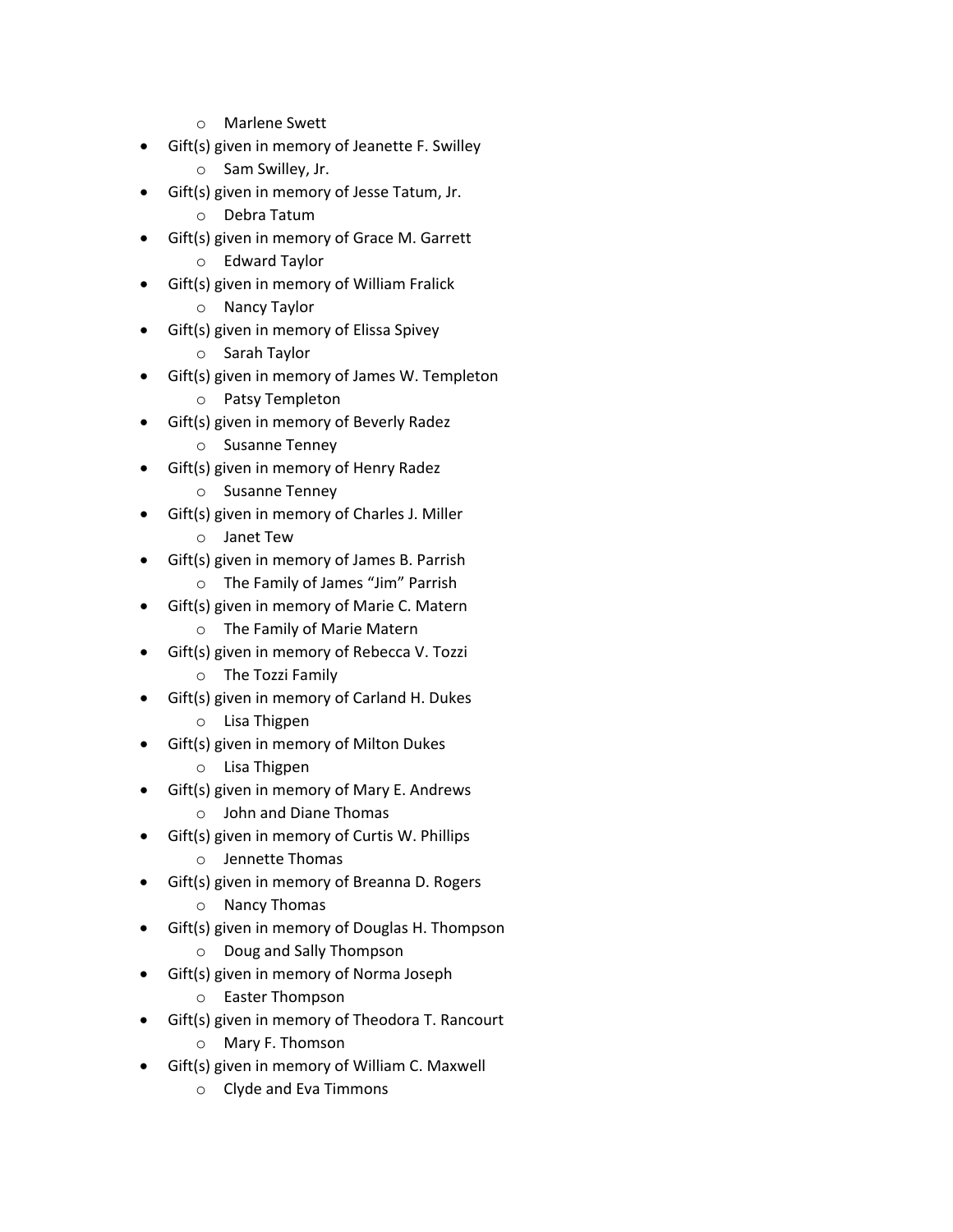- Gift(s) given in memory of Jack Snelgrove
	- o Clyde and Eva Timmons
- Gift(s) given in memory of Walter L. Crosby
	- o Frances C. Tindal
- Gift(s) given in memory of Angeline Sickon
	- o Bill and Karen Tindal
- Gift(s) given in memory of Laura Toews
	- o Irene Toews
- Gift(s) given in memory o fRodney G. Toews
	- o Irene Toews
- Gift(s) given in memory of Richard E. Tomac
	- o Shirley Tomac
- Gift(s) given in memory of Evelyn Faye Ray
	- o Barbara L. Tomek
- Gift(s) given in memory of Ruth V. Torrence
	- o Terry A. Torrence
- Gift(s) given in memory of Nathaniel C. Hughs
	- o Vicki Trabert
- Gift(s) given in memory of David Henderson o Janet Tucci
- Gift(s) given in memory of Mildred C. Kinard
	- o Reggie and Roxanne Turnlin
- Gift(s) given in memory of Linda Mary Delonge Tynan
	- o Jeffery L. Tynan
- Gift(s) given in memory of Ruth Tyre
	- o Kely Tyre
- Gift(s) given in memory of Philip D. Tyrrell
	- o Janet Tyrrell
	- Gift(s) given in memory of Budd A. Udell
		- o Marlene Udell
- Gift(s) given in memory of Maureen L. Uhrie
	- o Rick Uhrie
- Gift(s) given in memory of Tommielu L. Sparks
	- o Frank and Cheryl Urban
- Gift(s) given in memory of Cheralan G. Vahedi
	- o Sayedeh Vahedi-Daley
- Gift(s) given in memory of Linda W. Stallings
	- o John and Kathy Vance
- Gift(s) given in memory of Marge Veltkamp
	- o Sherry Veltkamp
- Gift(s) given in memory of William T. Vickers
	- o Edite V. Vickers
- Gift(s) given in memory of Roxie Vickers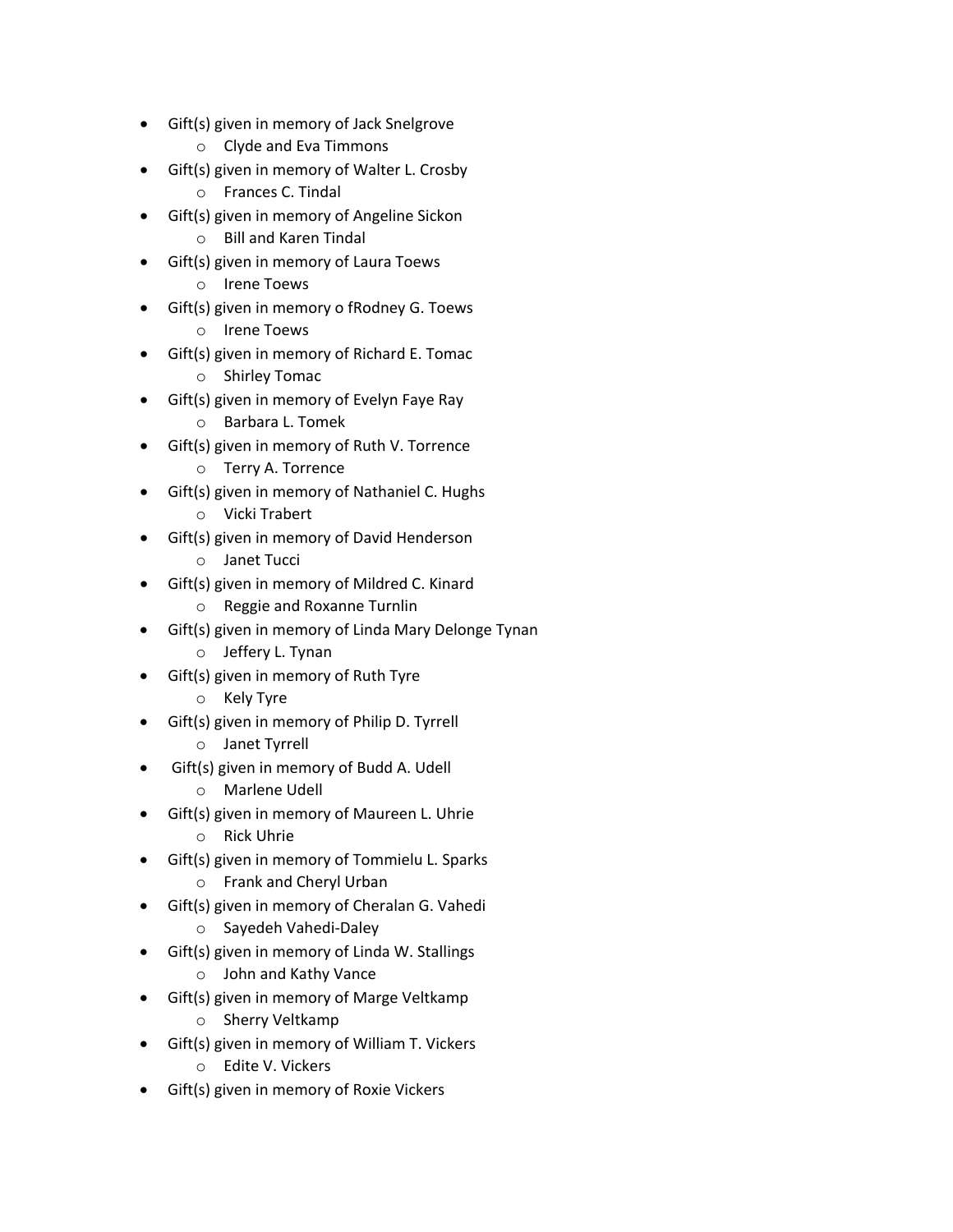- o Roy Vickers
- Gift(s) given in memory of Dorothy I. Waldeck
	- o Dan and Katherine Waldeck
- Gift(s) given in memory of Ann Brim
	- o Chad and Dina Wallace
- Gift(s) given in memory of Corine Wallace
	- o Donald Wallace
- Gift(s) given in memory of Ann Brim
	- o Robert and Terry Wallace
- Gift(s) given in memory of Homer E. Walter
	- o Hazel A. Walter
- Gift(s) given in memory of William Fralick
	- o Bob Wanex
	- o Leonard Wanex, Jr.
- Gift(s) given in memory of Joseph A. Birk
	- o Kerry Ward
- Gift(s) given in memory of Edna Jane Warren
	- o Robert Warren
- Gift(s) given in memory of Joseph I. Strickland, Jr.
	- o Bob Waters
- Gift(s) given in memory of Evelyn M. Maycumber
	- o Danelle Weathers
- Gift(s) given in memory of Richard Zeigler & Phillip Weidler
	- o Shirley Weidler
- Gift(s) given in memory of Larry Wells
	- o Carol A. Wells
- Gift(s) given in memory of Wayne W. Pasanen
	- o Michael West
- Gift(s) given in memory of Shirley Deen
	- o Sharon Wetherington
- Gift(s) given in memory of Frances R. White
	- o Gerald and Darlene White
- Gift(s) given in memory of William W. White
	- o Gerald and Darlene White
- Gift(s) given in memory of Kenneth M. White
	- o Rose W. White
- Gift(s) given in memory of Charles B. Wiggins, Jr.
	- o Barbara Wiggins
- Gift(s) given in memory of Joseph Norris
	- o Lois Wilcox
- Gift(s) given in memory of Gary Benson
	- o Jett and Kelly Williams
- Gift(s) given in memory of Brenda W. Williams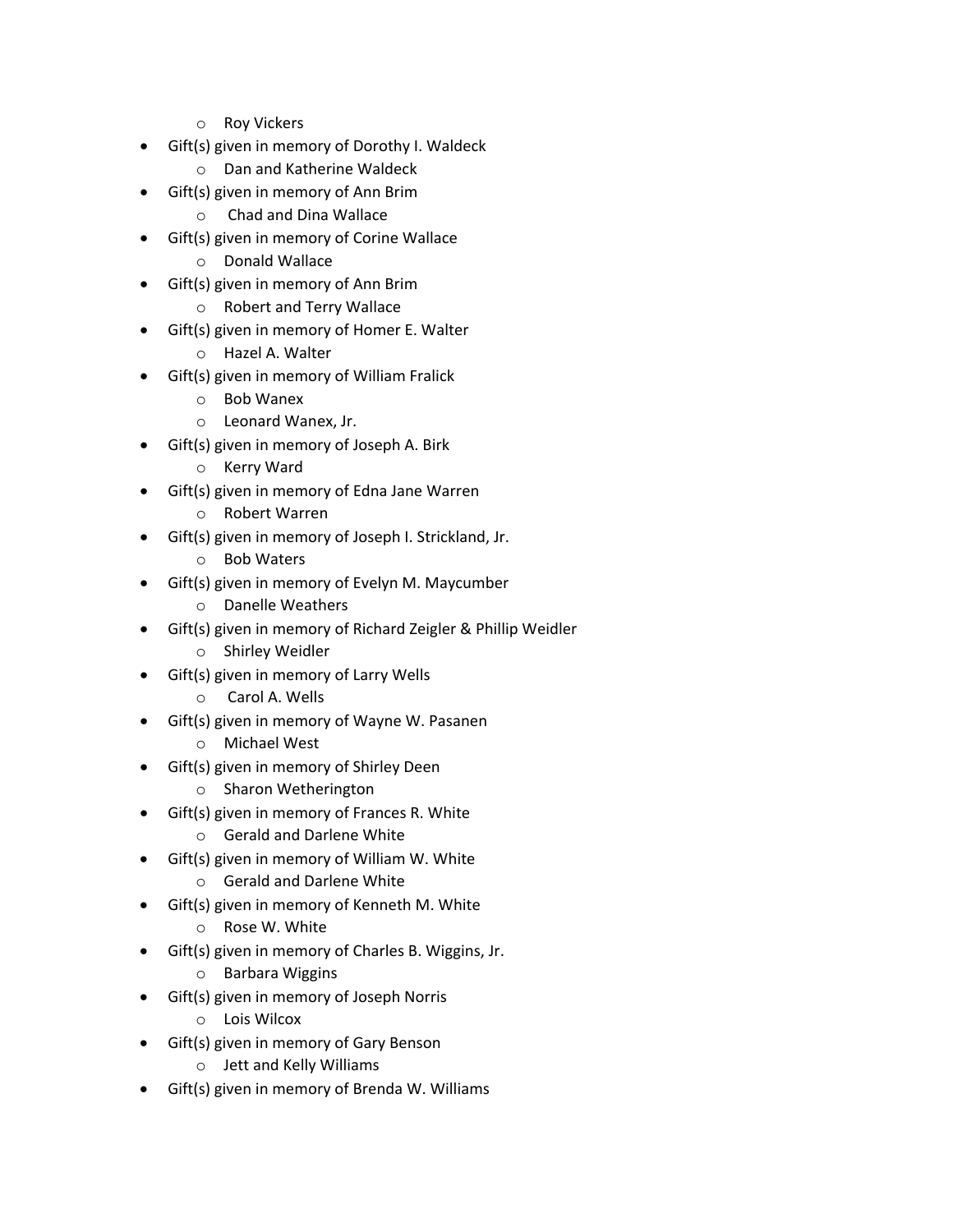- o Larry Williams
- Gift(s) given in memory of Jeanne S. Williams
	- o Mike Williams
- Gift(s) given in memory of Daniel B. Williams
	- o Naomi R. Williams
- Gift(s) given in memory of Jed Hampton Williams
	- o Vivian B. Williams
- Gift(s) given in memory of Raymond L. Williams
	- o Vivian B. Williams
- Gift(s) given in memory of Janet Barnett
	- o Greg and Nancy Williamson
- Gift(s) given in memory of Martha McClung
	- o Greg and Nancy Williamson
- Gift(s) given in memory of Eula Williamson
	- o Greg and Nancy Williamson
- Gift(s) given in memory of Glenn Williamson
	- o Greg and Nancy Williamson
- Gift(s) given in memory of Charles W. Collins
	- o Leon Willis
- Gift(s) given in memory of Charles E. Wilson
	- o Evelina Wilson
- Gift(s) given in memory of Bruce Dana
	- o Rose-Marie Wilson
- Gift(s) given in memory of Hugh A. Wilson
	- o Rose-Marie Wilson
- Gift(s) given in memory of William Fralick
	- o Charley Wise
- Gift(s) given in memory of Wayne Wisenbaker
	- o Shelby Wisenbaker
- Gift(s) given in memory of Rickey L. Wolfe
	- o Kathy Wolfe
- Gift(s) given in memory of Myrtice Riner
	- o Myrtle and Edward Womble
- Gift(s) given in memory of Jessica Taft
	- o Myrtle and Edward Womble
- Gift(s) given in memory of Julian A. Hall, Jr.
	- o Mr. And Mrs. Robert W. Woodard
- Gift(s) given in memory of William Dishman
	- o Clayton and Vera Woodruff
- Gift(s) given in memory of Ken Deleu
	- o Heather Newman
	- o Reid Woolery
- Gift(s) given in memory of Lindsay Newman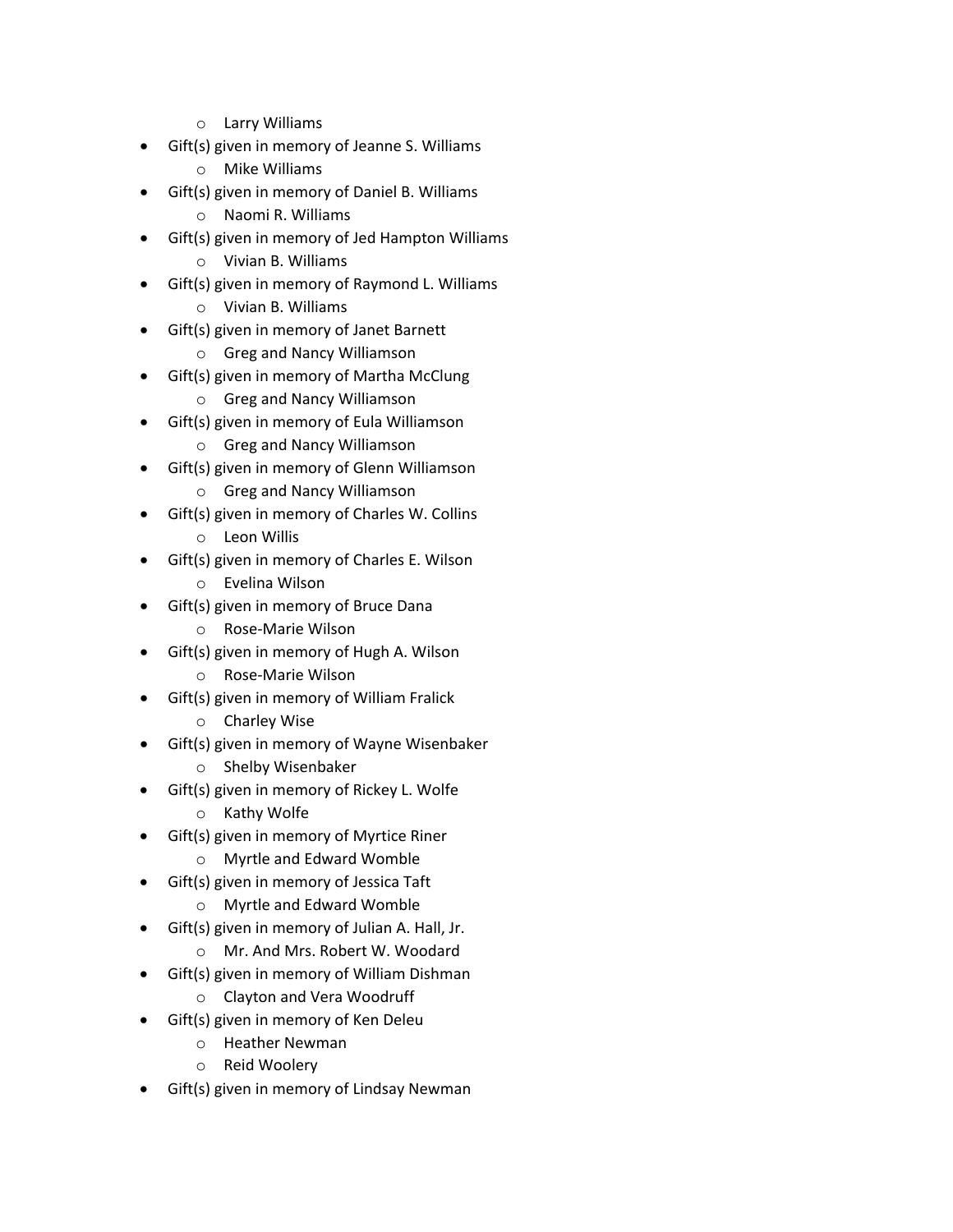- o Heather Newman
- o Reid Woolery
- Gift(s) given in memory of Robert Wray
	- o Barbara D. Wray
- Gift(s) given in memory of Bill Yancey
	- o Barbara D. Wray
- Gift(s) given in memory of Michelle Dicks
	- o Patricia Wrin-Dicks
- Gift(s) given in memory of Joyce A. Bush
	- o Joan Wubbel
- Gift(s) given in memory of Karen J. Yanke
	- o Robert Yanke
- Gift(s) given in memory of Lisa Acosta
	- o Karen A. Young
- Gift(s) given in memory of Alice Foster
	- o Karen A. Young
- Gift(s) given in memory of Joseph Foster
	- o Karen A. Young
- Gift(s) given in memory of Kent J. Foster
	- o Karen A. Young
- Gift(s) given in memory of Alice Nippes
	- o Lana Young
- Gift(s) given in memory of Robert Schnurman
	- o Gail Zachofsky
- Gift(s) given in memory of Jeanne Minnich
	- o Janna Zumbrun
- Gift(s) given in memory of Nannette Arana
	- o Arana and Arana Properties, Inc.
- Gift(s) given in memory of Marty L. Boyer
	- o Unison Maintenance Team
- Gift(s) given in memory of Terrence B. Brauneck, DDS
	- o Brauneck Family Dentistry PA
- Gift(s) given in memory of Joel C. Chapman
	- o District 6970 College of Governors
- Gift(s) given in memory of Clintonia
	- o Domestic Relations
- Gift(s) given in memory of William P. Coursey
	- o Keystone Heights Elementary School
- Gift(s) given in memory of Carlos Delgado
	- o Delgado Family Charitable Fund
- Gift(s) given in memory of Madeline L. Duce
	- o Baker Correctional Institution Employees Benefit Trust Fund
- Gift(s) given in memory of Betty Elliott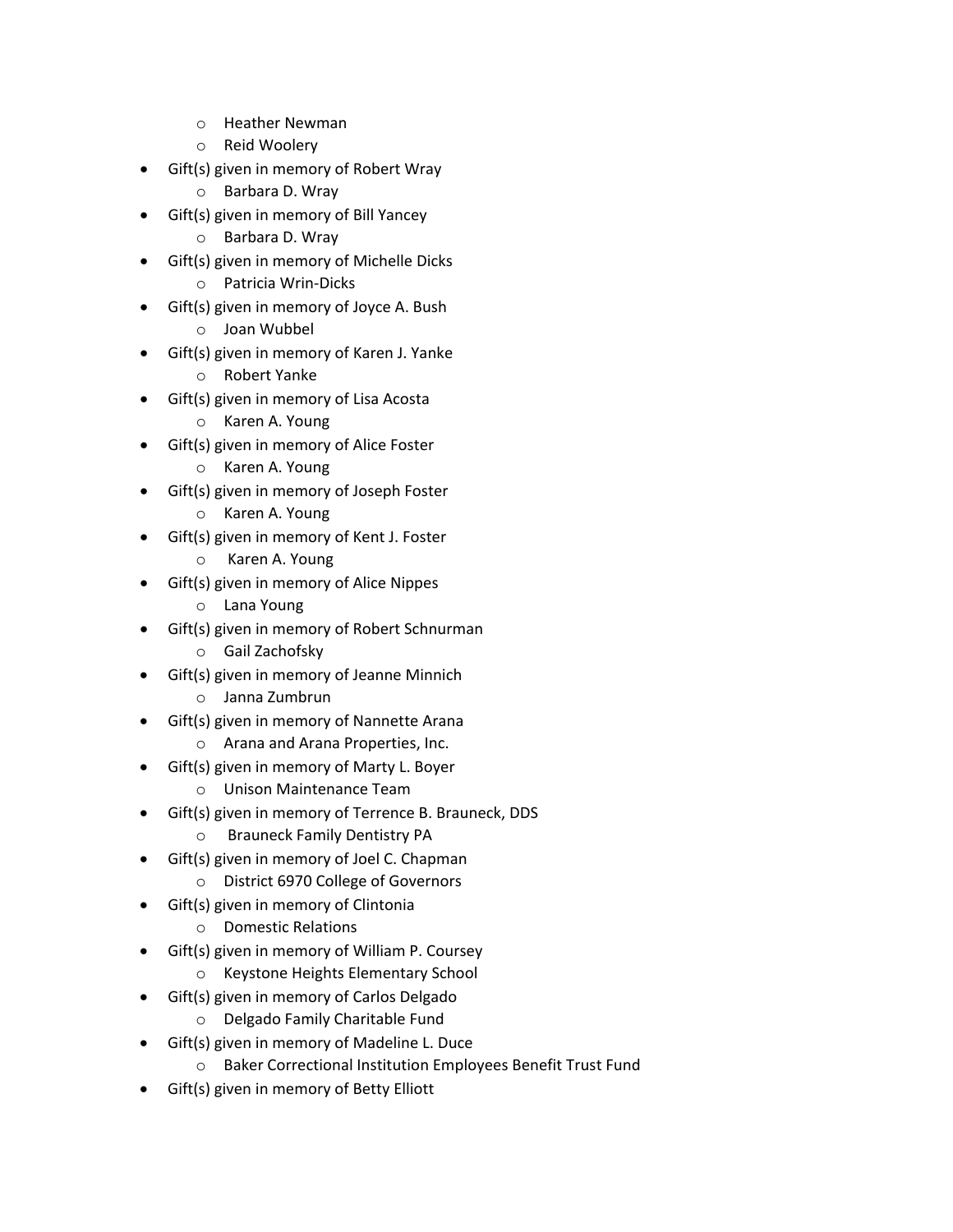- o Coldwell Banker Bet Bates, INC
- Gift(s) given in memory of William Fralick
	- o School Board of Alachua County Santa Fe High School
- Gift(s) given in memory of Margaret Frazier
	- o Draper Inc.
- Gift(s) given in memory of David Goolsby, Sr.
	- o Carter Timber, Inc.
- Gift(s) given in memory of Marie Scaff Goolsby, Sr.
	- o Carter Timber, Inc.
- Gift(s) given in memory of Bruce R. Hampton
	- o United McGill Corporation
- Gift(s) given in memory of Nathaniel C. Hughs
	- o The Gourmet Group
- Gift(s) given in memory of Kimberly M. Huntzinger
	- o GFWC Mayo Woman's Club
- Gift(s) given in memory of David T. Hurst
	- o Corinth Baptist Church Inc
- Gift(s) given in memory of Robert E. Menzen
	- o Keystone United Methodist Church Men's Prayer Group
- Gift(s) given in memory of Lucille Morgan
	- o Kingsley Lake Baptist Church
- Gift(s) given in memory of Billy R. Nix
	- o Kingsley Lake Baptist Church
- Gift(s) given in memory of Jane P. Paone
	- o SHI International Group
- Gift(s) given in memory of James B. Parrish
	- o Gator Attack Club
- Gift(s) given in memory of Patricia Richer
	- $\circ$  CoreCivic INC Lake City Correctional Facility
- Gift(s) given in memory of Martha W. Riley
	- o Baker Correctional Institution Employees Benefit Trust Fund
- Gift(s) given in memory of Paul Rosselle
	- o Robinson Renovation & Custom Homes, Inc
- Gift(s) given in memory of Susan Schaeffer
	- o Bronco wine Co
	- o Posche Properties, LTD
- Gift(s) given in memory of Thomas Spence
	- o Division of Corporations
- Gift(s) given in memory of Jessie B. Tew
	- o Lynnhaven Chapter No. 184
- Gift(s) given in memory of Maggie Waters
	- o The Waters Family
- Gift(s) given in memory of Lucille Young